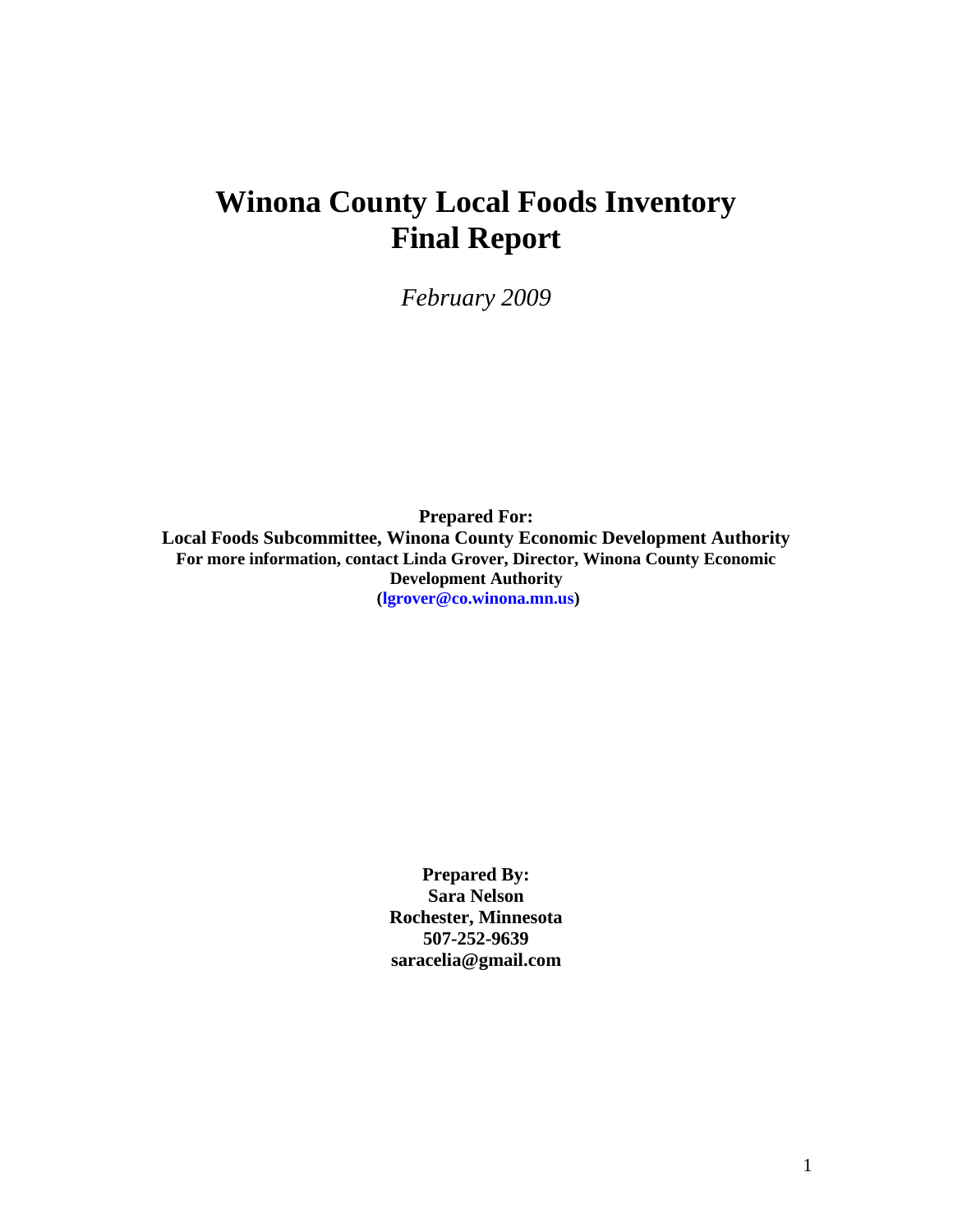# **Table of Contents**

| Appendix 3: Winona County Local Foods Directorysee attachment |  |
|---------------------------------------------------------------|--|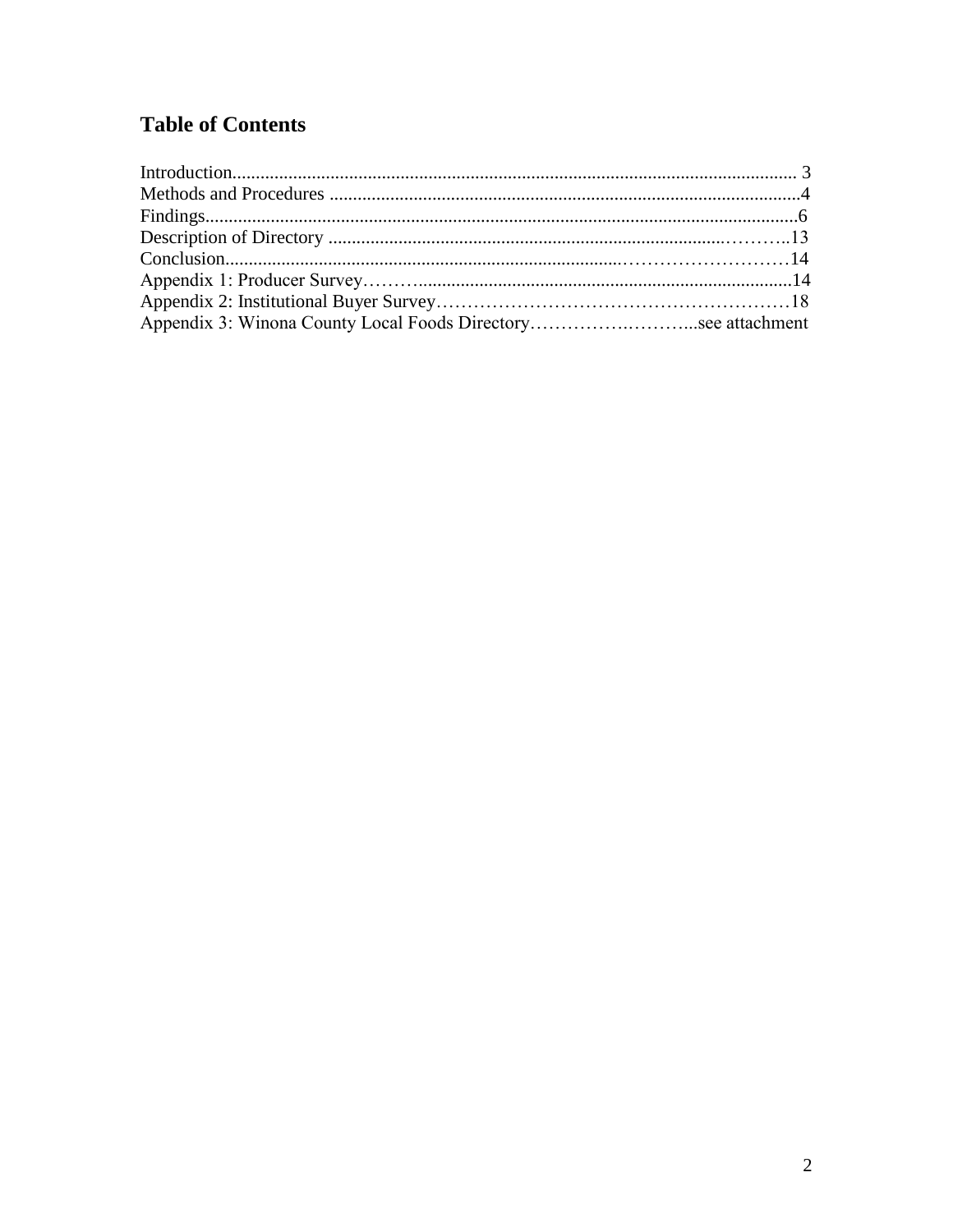### **1. Introduction**

This report outlines the goals, methods, results, and conclusions of a project known as the Winona County Local Foods Inventory. The inventory consists of general information about the supply and demand for local foods in Winona County, as well as a directory of local food producers, processors, and potential institutional buyers. It represents a first step toward a greater understanding of the state of local food production and consumption in Winona County, and, ideally, a step toward increased sales of local foods to local institutions.

The inventory was an initiative of the Local Foods Subcommittee of the Winona County Economic Development Authority. The EDA is a branch of county government whose mission is "to build a strong, diversified, and sustainable economy as a means to improve the quality of life of county residents." Created in 2005, the EDA oversees three active subcommittees: the Local Renewable Energy Subcommittee, the Rural Development Subcommittee, and the Local Foods Subcommittee.

Over the past four years, the Local Foods Subcommittee has organized many events to raise awareness of the importance of "eating local," including cooking demonstrations, a Harvest Feast, and three Local Food Forums. Building on the success of these events, the group recently decided to begin focusing on projects that would result more tangibly in an increase in the sale and consumption of locally grown and processed foods. The first such project was this Local Foods Inventory, which was commissioned in the fall of 2008.

At the heart of the inventory were about 100 in-depth telephone surveys of local food producers, institutions, and processors. The key findings that emerged from these conversations include the following: First, Winona County and the surrounding region are home to a large number of food producers who raise a great variety of foods. Most of these farmers are interested, and in many cases eager, to sell their products to institutional buyers, but the potential for these sales remains largely untapped—only ten percent of producers surveyed have sold their products to a school, hospital, or nursing home.

Second, due to the high volume of meals they serve, (participants in this survey averaged over 500 meals per day), institutions are potentially a very large market for local foods. Although very few institutions are currently serving significant amounts of local foods, most said they would be interested in serving them. However, the majority of institutions haven't pursued local foods because of a number of barriers, including lack of knowledge of where to find local foods; lack of knowledge or sufficient personnel to cook fresh foods; inability or unwillingness to work with multiple vendors; concerns about the quality and consistency of local foods; belief that federal regulations prohibit buying food from local farmers; and, especially in the case of public schools, extremely limited food budgets.

In sum, there seems to be an untapped supply of local foods, as well as an interest in them on the part of institutional buyers. Thus, there is the potential for many more transactions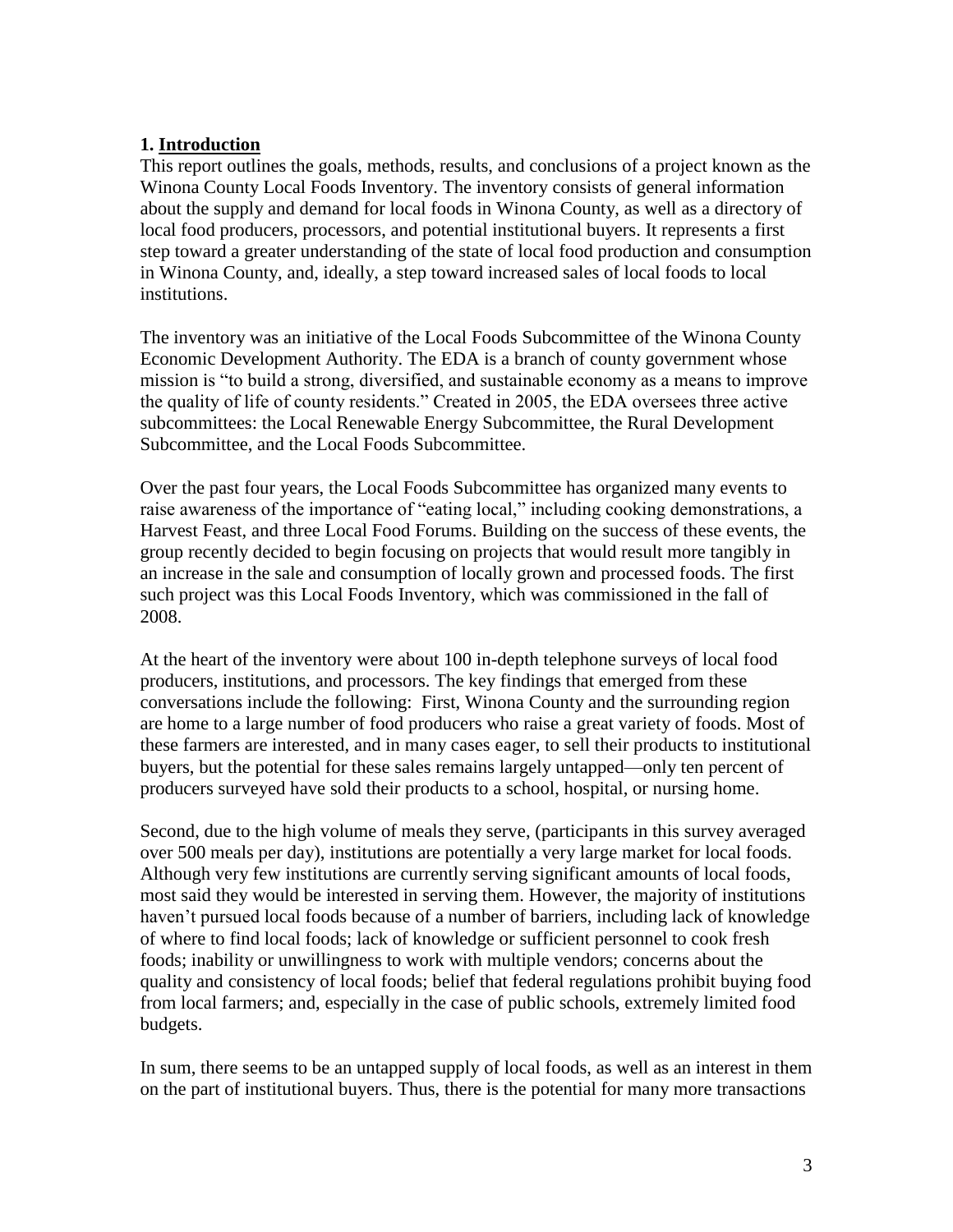between local farmers and local institutions, especially if the barriers and concerns expressed by both sides can be addressed.

# **2. Methods and Procedures**

The Local Foods Inventory sought to gather information on the following groups:

- Institutions (schools, hospitals, nursing homes, and restaurants) in Winona County
- Food processors in Winona County
- Food producers in Winona County *and* all adjacent Minnesota counties: Fillmore, Houston, Olmsted, and Wabasha

The project entailed the following steps:

- 1. Identify food producers, potential institutional buyers, and processors.
- 2. Develop standardized surveys to be used for data collection.
- 3. Collect relevant data for each producer, processor, and institution
- 4. Compile the data into a usable directory format
- 5. Prepare a report of relevant findings

# **Identifying Potential Participants**

A list of institutions and processors was generated by searching the yellow pages and the internet, and by input from the Local Foods Subcommittee members. The subcommittee helped narrow the field of potential contacts by prioritizing those more likely to be interested in participating. They eliminated from the list 22 chain restaurants with low potential for interest in local foods and 13 large dairy processors known not to sell local products to local institutions.

Local food producers were not as easy to identify as institutions and processors. The list of producers was primarily compiled from the searchable databases and directories of several local, regional, and national organizations, including:

- Minnesota Grown [\(www.minnesotagrown.org\)](http://www.minnesotagrown.org/)
- Local Harvest [\(www.localharvest.org\)](http://www.localharvest.org/)
- Food Alliance (www.foodalliance.com)
- The National Sustainable Agriculture Information Service (www.attrainternships.ncat.org)
- The Land Stewardship Project\_(www.landstewardshipproject.org/pdf/sfd.pdf)
- The Minnesota Department of Agriculture's Directory of Organic Farms (www.mda.state.mn.us/food/organic/directory.htm)

Several producers were also identified through local farmer's markets.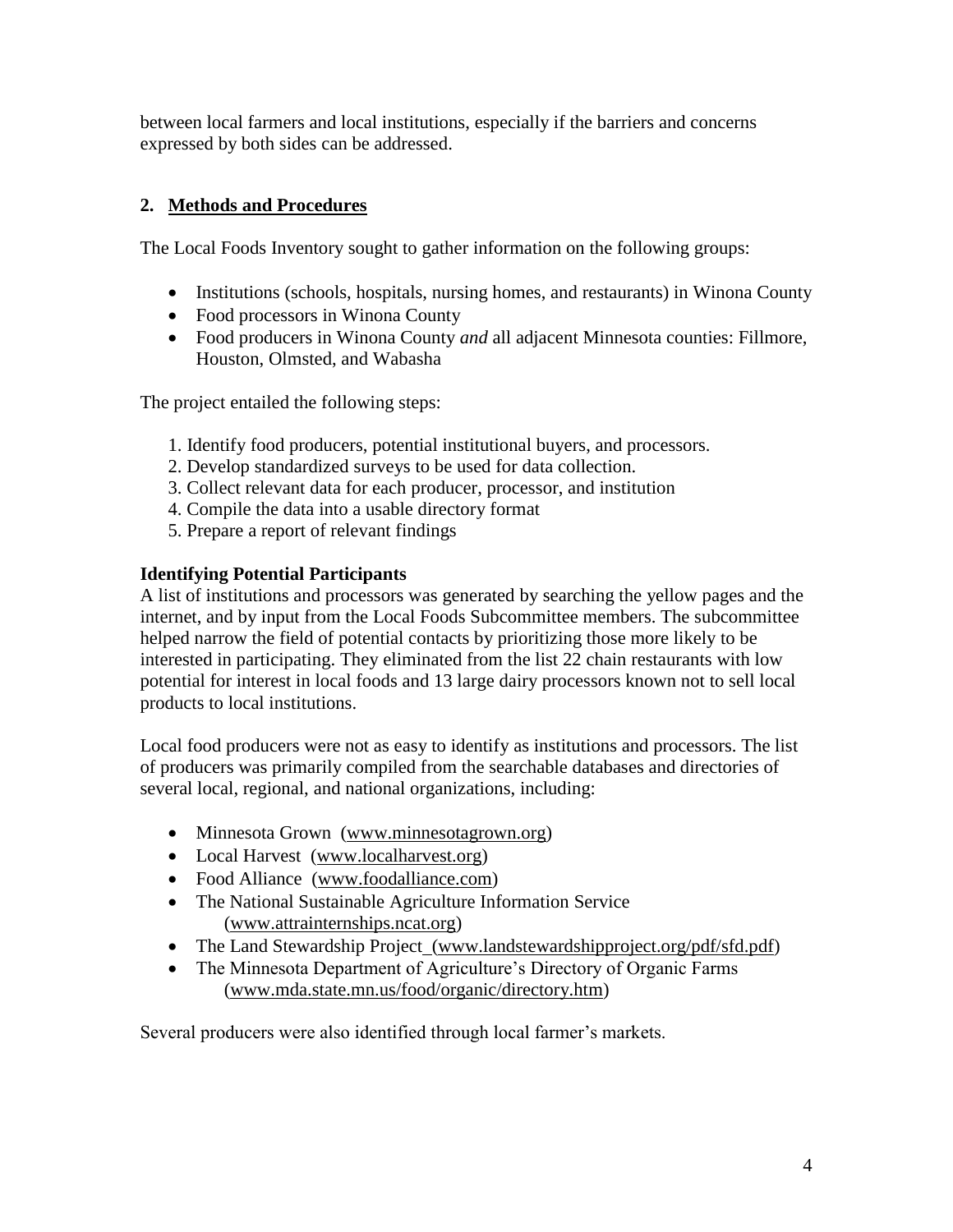### **Development of Survey Questions**

Deciding on which information to collect and how to structure the surveys to best capture the information was a process that involved:

- Brainstorming a list of potential questions
- Researching similar surveys that have been conducted by other groups, comparing approaches and incorporating useful elements
- Interviewing a nutrition director from a local school to find out what information on producers would be useful
- Meeting with the subcommittee (including several members who are local food producers) to discuss and revise the compiled questions

The goal was to contact every potential participant by January 2009, so that results could be made available in time for growers to plan their plantings for the year. Because of the short timeframe, we decided to conduct the majority of surveys by telephone, and to offer an email survey as an option for participants. About 90% of surveys were completed in phone interviews. Most of the remainder were completed by email. Three surveys were completed by hand by Amish growers.

### **Summary of Participation**

**Producers** Producers identified: 126 Producers who completed survey: 67 Producers who declined to take survey: 10 Producers not reached: 49

**Processors** Processors identified: 10 Processors interviewed: 9 Processors not reached: 1 Institutions Total Number of Institutions Identified: 37 Restaurants: 16 Nursing homes: 11 Schools and colleges: 9 Hospitals: 1 Institutional Buyers who Completed Survey: 19 Restaurants: 8 Schools and colleges: 6 Nursing homes: 4 Hospitals: 1 Institutional Buyers who Declined to take Survey: 1 Institutions Not Reached: 17

### Total

Producers, Institutions, and Processors Identified: 173 Total who Completed Survey/Interview: 95 (55%) Total who Declined: 11 (6%) Total Not Reached: 67 (39%)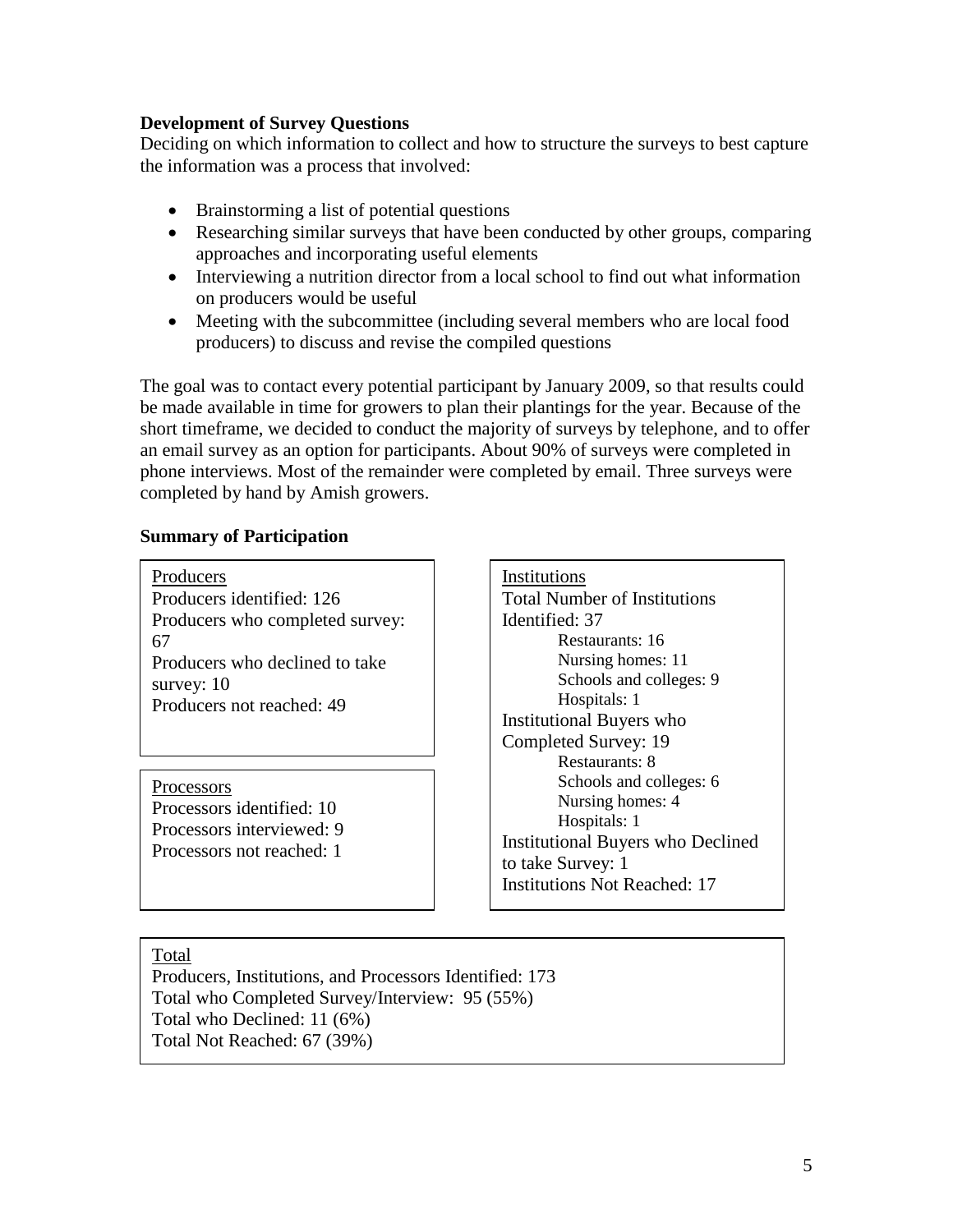# **Opportunities**

The problems encountered over the course of this project, as well as its own inherent limitations, suggest some ways similar projects or expansions of this project might maximize their reach and effectiveness. Some things to consider might include:

- Time frame: In this project, data was collected over a period of about two months, which necessitated the use of phone surveys. A longer timeframe could increase participation by allowing for more data-gathering techniques, such as sending surveys by mail and doing other outreach.
- Time of year: During the course of this project, many potential participants were unreachable because they were out of town for the holidays, or in the case of some farmers, out of town for the winter. Summer farmer's markets would be a good place to contact many farmers at once.
- Diversity of sources of contact information: Most of the food producers contacted for this project were identified because of their involvement in organizations that promote organic or sustainable agriculture. There may be an opportunity to reach more conventional farmers and food producers through the various mainstream producers' associations. Other important groups that are not well represented in this inventory are Amish, Hmong, and Hispanic farmers.

# **3. Findings**

 $\overline{a}$ 

# **Producer Profile**

Out of 126 identified producers, 77 were successfully contacted. Of those 77, ten declined take the survey, for the most part because their operations were too small to sell to institutions (5), or because they turned out not to be food producers (2). (One dairy producer declined to take the survey because he is under contract to sell all his milk to one processor, another had recently quit farming, and one producer declined to be surveyed for unknown reasons).

Of the 67 producers who completed the survey, 32 (48%) said they would be very interested in selling their products to institutional buyers in Winona County; 30 (45%) said they would be interested or somewhat interested, and five (7%) said they would not be interested.

Of the five who said they would not be interested in selling their products to Winona County institutions, the reasons were as follows: two were too small, one was not a food producer, one only markets via a  $CSA<sup>1</sup>$  program, and one was a pumpkin patch whose main focus is agro-tourism.

(Three producers cautioned that they don't currently produce a large enough volume of food to sell to institutions, but plan to in the future).

 $1 \text{CSA} = \text{Commuty}$  Supported Agriculture, which is a subscription service whereby members pay a yearly fee for the delivery of agricultural products.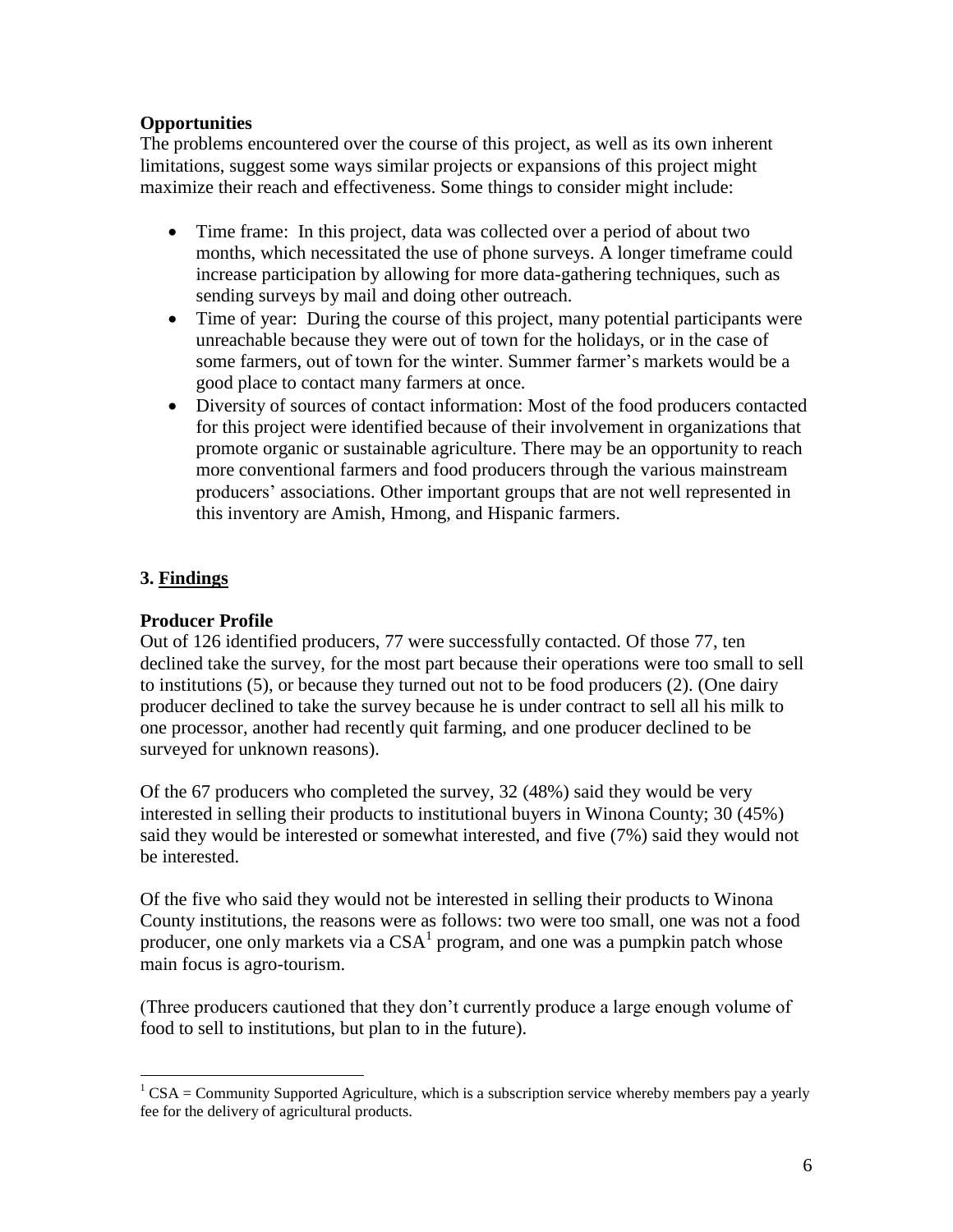The 62 producers who said they would be interested in selling their products to Winona County institutions listed a wide variety of foods as their primary products, including vegetables, herbs, and fruits; milk, butter, cheese, and eggs; honey, maple syrup, wine, and nuts; and nine types of meat and poultry. (See sidebar).

These producers used a number of different terms to describe their businesses and products. Sixteen of the producers (26%) described themselves as having certified organic produce, meat, or land, and two said they're in transition to organic. Twenty-three (37%) described their operations as "sustainable," "organically grown but not certified," "Earthfriendly," or "chemical-free." Producers also described their operations with 22 other terms and certifications, many of which highlight ecological soundness or humaneness. (See sidebar).

# **Marketing Outlets**

One survey question asked producers to name their current marketing outlets. Of the 67 producers interviewed, 37 (55%) use direct marketing (delivering products to customers or having them pick orders up at the farm or meat processor), 28 (42%) sell at one or more farmer's markets, and 27 (40%) sell their products to retail outlets or restaurants. Twelve (18%) sell wholesale, to a cooperative, or at a sales barn, six (9%) have CSAs, five (7%) sell via a website, and two (3%) sell products by mail order. No producers listed schools or hospitals as current marketing outlets.

The majority of producers, 71%, use more than one marketing outlet; of those who use only one, the majority use farmer's markets, direct marketing, and wholesale.

# **Past Experiences Selling to Institutions**

Forty-one producers (61%) had sold to institutional buyers in the past, including twenty-four (36%) who have sold to restaurants, twenty-three (34%) who have sold to retail outlets, seven (10%) who have sold to schools, and four (6%) who have sold to hospitals or nursing homes. The majority of producers who sold to institutions did so directly; only five (12%) had used a distribution system such as the Southeast Minnesota Food Network for some or all of their sales to institutions.

# **Primary Products:**

Vegetables (26) Beef (15) Eggs (13) Chicken (12) Lamb (8) Apples (7) Pork (7) Berries (4) Honey (4) Milk (4) Turkey (4) Bison (3) Elk  $(3)$  Cheese  $(2)$ Wine  $(2)$  Butter  $(1)$ Boar (1) Dried corn (1) Goat (1) Maple Syrup (1) Mushrooms (1) Nuts (1)

# **Producer Descriptions**

**and Certifications:** Organic (16) Grass-fed (11) Free-range (10) Pasture-raised (8) Minnesota Grown Association (6) Hormone and antibioticfree  $(4)$ Food Alliance (3) Non-GMO (3) All-Natural (2) Cage-free (2) Grass-finished (2) Integrated pest management (2) Transition to organic (2) Animal Welfare Institute Certified (1) Beyond organic (1) Conventional (1) Green Routes (1) Level 4 Johnes (1) Niman Ranch standards (1) 100% reclaimed-food-fed (1)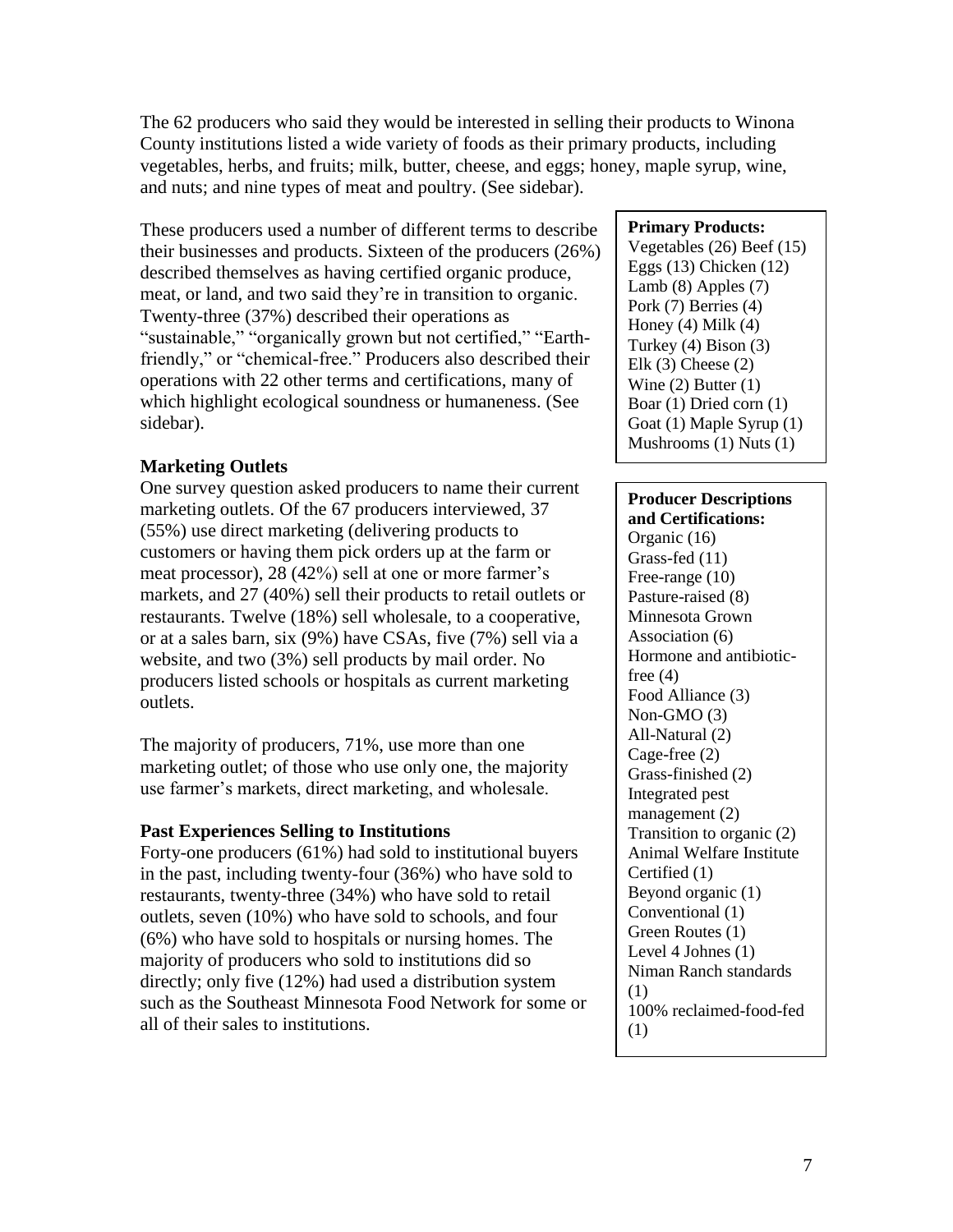Of the producers who had sold to institutions in the past, 24 (58%) said the transactions had been primarily good experiences, 4 (10%) said they'd had a mix of good and bad experiences, and one had had primarily bad experiences. Those who'd had problems described the following issues:

- Several producers found they were unable to meet the demand of grocers who needed big orders every day, or whose order sizes fluctuated wildly from week to week. One hog farmer said he has had to educate institutional customers who are used to ordering a day or week in advance, reminding them that "we need orders several weeks in advance."
- Two producers said they found that local institutions can't offer a price competitive with what they could receive selling directly to consumers or to large distributors in the Twin Cities.
- Two producers found restaurant billing cycles to take too long, or had to follow up with restaurants for payment.
- One producer found that a local retail outlet that sells many local foods had a close-knit culture that was too difficult to break into.
- One producer had trouble finding institutional buyers who were interested in buying local foods.
- One producer had been selling elk jerky to local schools, but was forced to drop the product when her processors stopped offering elk processing and individual packaging.
- One producer who had sold to a local school found that the school seemed to have "shied away from small farmers" over the past several years.

# **Food Transportation**

When asked how they would transport their products to institutions in Winona County, thirty-six producers (58%) said they were able to deliver or were "flexible," nine (15%) said the buyer must pick the food up at the farm, meat processor, or farmer's market, three said they would use a distribution system such as the Southeast Minnesota Food Network, and two said they'd use a delivery service.

Asked whether they would be interested in a local food distribution cooperative system, 42 producers (68%) said they would. Nine said they would not be interested.

# **Institution Profile**

Out of 37 potential institutional buyers identified, 20 were successfully contacted. Of those, 19 completed the survey, and one, a national chain nursing home, declined, explaining that each member of the chain purchases food through one national distributor, and that all purchases must be approved through the company's headquarters. (Nutrition directors at other branches of the chain confirmed this).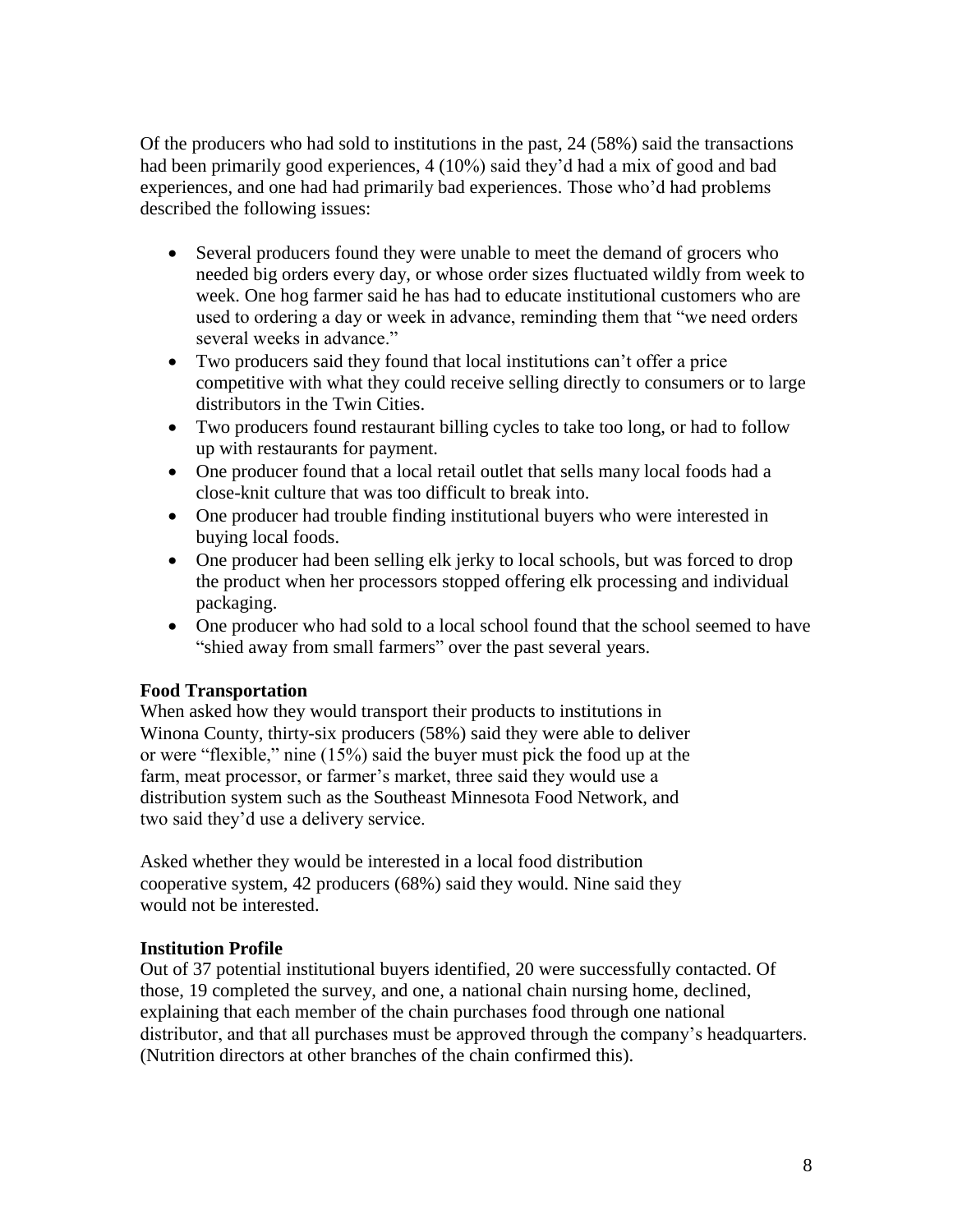The institutions surveyed included eight restaurants and cafés, six schools and colleges, four nursing homes, and one hospital. The number of meals served per day among the institutions ranged from 40 to 4,300, averaging about 530 (not taking into account the fact that some institutions do not serve meals every day).

The institutions were asked to name their top three considerations when making food purchases. The following table shows each consideration and the number of institutional buyers who named it, broken down by type of institution. For example, the table shows that all six buyers from the six colleges and schools surveyed said price is one of their top three considerations. (Note: not every buyer listed three considerations).

| <b>Top Three</b><br><b>Considerations</b>                   | Colleges,<br><b>Schools</b><br>(out of 6) | Restaurants,<br>Cafés<br>(out of 8) | <b>Nursing Homes,</b><br><b>Hospitals</b><br>(out of 5) | <b>Total</b><br>(out of 19) |
|-------------------------------------------------------------|-------------------------------------------|-------------------------------------|---------------------------------------------------------|-----------------------------|
| Price/Affordability                                         | 6                                         | 5                                   | 5                                                       | 16                          |
| Quality                                                     | $\overline{2}$                            | $\overline{\mathcal{L}}$            | 5                                                       | 11                          |
| <b>Nutrition</b>                                            | 5                                         |                                     |                                                         | 6                           |
| <b>Sufficient Quantity</b><br>Consistently<br>Available     |                                           | $\overline{2}$                      | 3                                                       | 5                           |
| Freshness                                                   |                                           | $\overline{2}$                      |                                                         | 3                           |
| Locally-grown or<br>produced                                | 1                                         | $\overline{2}$                      |                                                         | 3                           |
| Long-storing                                                |                                           |                                     | 1                                                       | $\overline{2}$              |
| <b>Meets Contractual</b><br>Obligations to<br>Vendor and/or |                                           |                                     |                                                         |                             |
| Client                                                      | 1                                         |                                     |                                                         | 1                           |
| <b>USDA</b> Certified                                       | 1                                         |                                     |                                                         | 1                           |
| Acceptable to kids                                          | 1                                         |                                     |                                                         | 1                           |
| Low Fat Content                                             | 1                                         |                                     |                                                         | 1                           |
| <b>Vendor Provides</b><br>Good Service                      |                                           |                                     | 1                                                       | 1                           |
| Organic                                                     |                                           | 1                                   |                                                         | 1                           |
| Item is on Sale                                             |                                           |                                     |                                                         | 1                           |

# **Previous Experience Serving Local Foods**

Twelve of the 19 institutional buyers (including four of the schools, six of the restaurants, and three of the nursing homes) had purchased and served local foods in the past (or continue to serve them currently). The buyers described the means by which they had become familiar with the local products they have served, including the following:

- Five buyers had learned of local products via their distributors or meat processor (Ziebell's, Winona Fruit, and Ledebuhr Meat were cited).
- Three buyers had become familiar with the products at grocery stores or the farmer's market.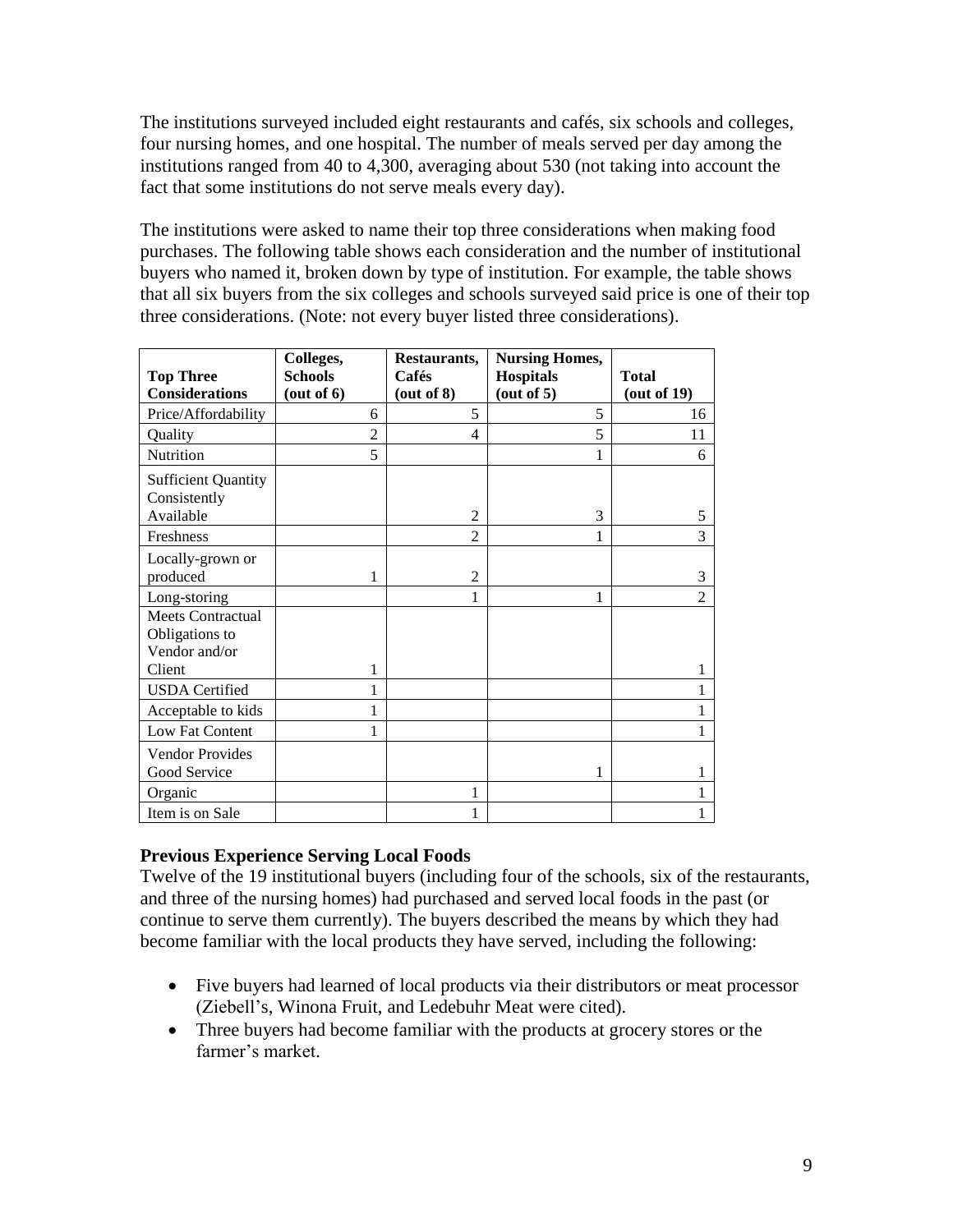- Three buyers had purchased specific local foods after being encouraged by customers (or in the case of an elementary school, by the parents of a student), or through another personal connection.
- Three buyers had intentionally cultivated relationships with individual farmers.
- One buyer had purchased a local food product after being introduced to it by a county extension agent.

Of the twelve institutional buyers who had purchased local foods in the past, nine said the transactions had primarily been good experiences, one said the experience(s) were mixed, and one said the experience(s) had been primarily bad. Those who experienced challenges or problems described the following issues:

- Four buyers said they have had a hard time working local produce into their menus because of its seasonality, or because items weren't consistently available. One of the four also hesitated to buy local foods because she wanted to maintain a good relationship with her main vendor. "It makes them upset if I drop out of my normal buying habits to buy local for the summer," she explained.
- Two buyers had difficulty coordinating the delivery of produce from local farmers.
- One restaurant buyer had trouble finding a source for local meat and cheese. She noted, "our demand is sometimes greater than what's available."

# **Present and Future Interest in Local Foods**

The institutional buyers were asked to rate their level of interest in purchasing local foods. The following table shows the buyers' level of interest, by type of institution.

| <b>Interest Level</b> | Colleges,<br>Schools (6 total) | Restaurants,<br>Cafés (8 total) | <b>Nursing Homes,</b><br><b>Hospitals</b><br>$(5$ total) | <b>Total</b><br>(out of 19) |
|-----------------------|--------------------------------|---------------------------------|----------------------------------------------------------|-----------------------------|
| Very Interested       |                                |                                 |                                                          |                             |
| Somewhat Interested   |                                |                                 |                                                          |                             |
| Not Interested        |                                |                                 |                                                          |                             |

As the table shows, five of the 19 institutional buyers surveyed said they were not interested in purchasing local foods. They listed the following reasons why:

- Two buyers for nursing homes said internal regulations prevented them from buying from local farmers.
- Another buyer for a nursing home thought local foods would not be available in a small town.
- One restaurant buyer said he values the fact that the food he purchases through his current vendors is guaranteed, and so wouldn't want to risk purchasing local foods.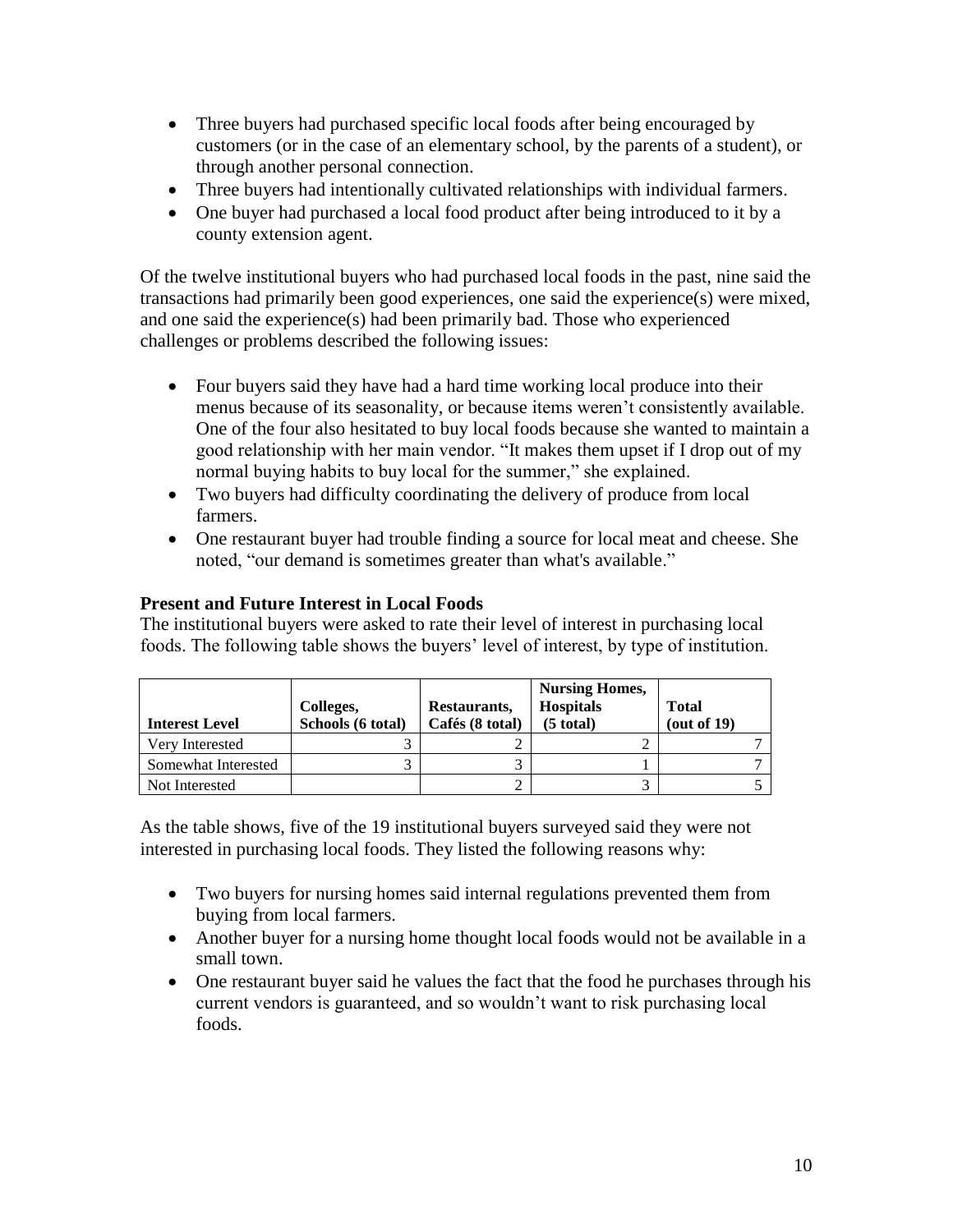The 14 institutional buyers who identified themselves as being either somewhat interested or very interested in purchasing local foods were asked to name the reasons they would like to serve local foods. The interviewer suggested that reasons might include quality, taste, nutrition, environmental considerations, to support local farmers, economic development, or consumer demand. Four buyers responded that they were interested in local foods for all of the suggested reasons. Six buyers emphasized that their primary interest was in "helping out the local economy," "supporting this community," or "keeping money here," while four buyers emphasized their desire to support local farmers. Four buyers said that they were interested in serving local foods because of the products' superior freshness and nutrition, and one cited the convenience of local foods. One buyer listed environmental considerations as a reason for purchasing local foods. And one chef expressed his concern that foods from unknown sources are potentially dangerous due to chemicals and antibiotics.

The buyers were asked which types of local foods they would like to serve, and/or which types they could see themselves incorporating into their menus. The largest number of respondents (eight, including four restaurants, two schools, a nursing home, and a hospital), said they'd be interested in any type of food (the buyers for both schools said they would be most interested in fruits and vegetables). Most of the other institutional buyers emphasized that local produce would be easiest for them to serve, but two schools also expressed interest in meat and eggs, and one school was most interested in finding a local source for cheese and milk.

When asked whether they need fruit and vegetables to be pre-processed (peeled, portioned, or diced), the majority of buyers said no. However, buyers for the hospital and two of the schools said most forms of pre-processing would be very helpful.

# **Current and Potential Purchasing Channels**

The institutional buyers who expressed an interest in serving local foods currently purchase foods via local farmers (3), the Southeast Minnesota Food Network (a cooperative local food distributor (1)), and a variety of food distributors, including:

- Sysco  $(4)$
- Ziebell's  $(4)$
- $\bullet$  Hawkeye (3)
- Reinhart Foods  $(3)$
- $\bullet$  Bix Produce (2)
- $\bullet$  Winona Fruit (2)
- $\bullet$  Bakalars (1)
- Co-op Partners  $(1)$
- $\bullet$  Jollivet (1)
- Kemps Dairy  $(1)$
- $\bullet$  Midtown Foods (1)
- Northstar Foods (1)
- Rochester Wholesale (1)
- Roots and Fruits  $(1)$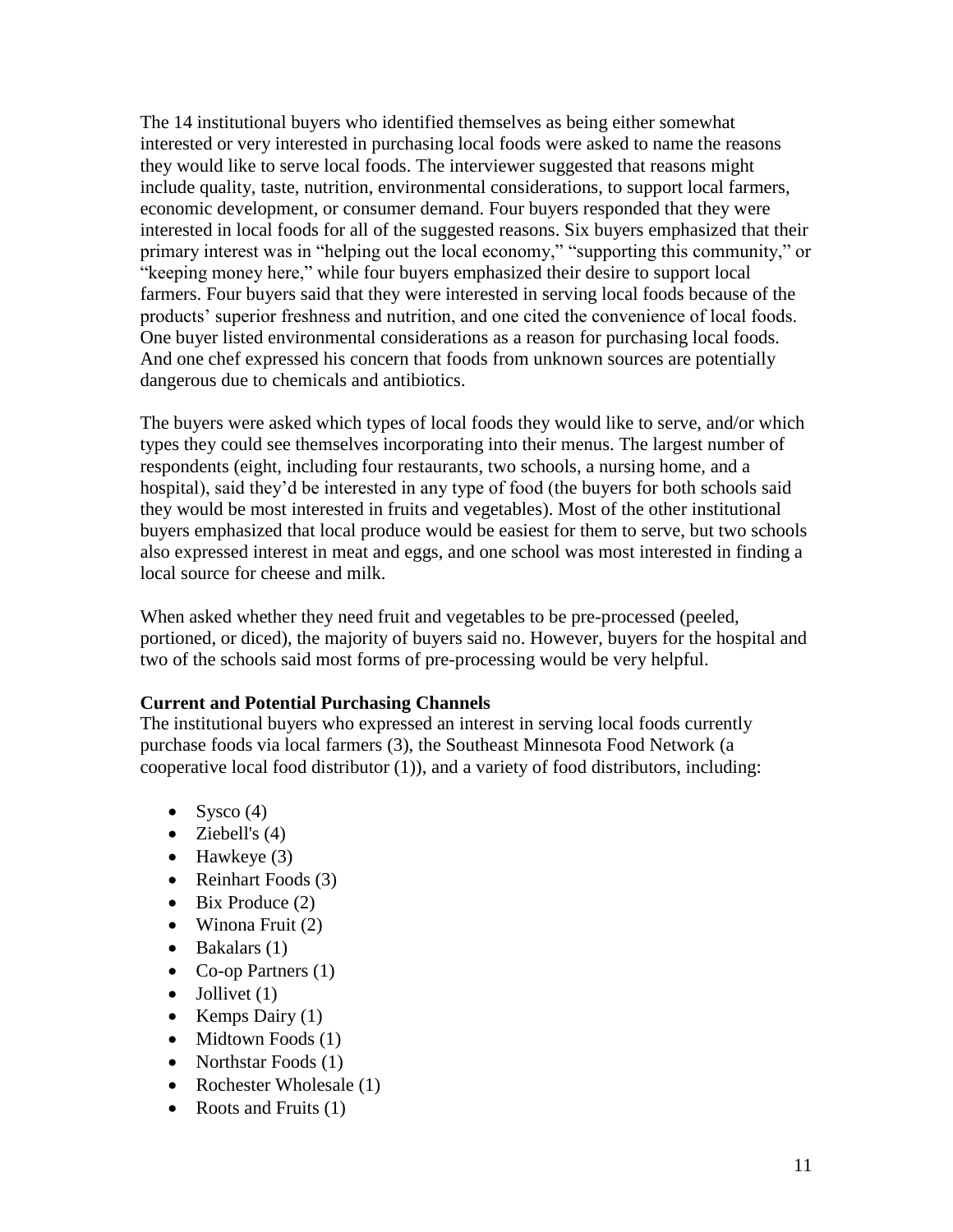- Roxy's  $(1)$
- $\bullet$  US Foods (1)

The buyers were asked whether any of their distributors carry local foods. Five said they didn't know (including two who had asked their distributors but were told the distributors themselves didn't know), one said no, and four said their distributors do carry local foods. Three of the buyers said they had purchased local foods through a distribution company. The companies they listed as sources of local foods were Bix Produce, Winona Fruit, and Sysco.

Asked whether they'd like to purchase local foods directly from producers, through a local cooperative distribution system, or through their current vendors, the buyers who were most interested in serving local foods tended to say they could be flexible (three schools, one restaurant), while those who were less interested in serving local foods tended to say they would have to be purchased through their current vendors or distributors (two schools, one nursing home, and one restaurant). (One of the restaurants buyers said she was concerned about whether regulations and inspections would be involved in purchases from individual farmers). Four buyers, mostly representing large institutions, said a producer cooperative might work for them (three schools, one restaurant). One restaurant buyer said she liked the idea of a cooperative, but one she had tried hadn't met her needs. Two buyers weren't sure which channels would work best for them (the hospital and one restaurant), while one restaurant buyer expressed a preference for purchasing directly from producers.

Eight institutional buyers said they would prefer a non-obligatory, fresh-list type of arrangement with local food producers, while buyers for two schools said they would be open to different types of arrangements. One restaurant buyer said she'd like to have preseason discussions with farmers about types and quantities of products to help the producer prepare for the season, but said she wouldn't favor pre-season contracts, since, "it's tough for farmers to predict what will happen." Another restaurant buyer said he prefers CSA arrangements, which allow him access to "whatever's looking best that week."

Buyers for eight institutions said they require vendors to carry product liability insurance, while two restaurants said they weren't sure, and one restaurant and one school said they do not.

When asked whether they would require local foods to be delivered, or whether they would be able to pick the products up at a drop-off point such as a meat processor or farmer's market, ten buyers said they would be "somewhat flexible" (three of these specified they were somewhat flexible, but would prefer delivery.) One buyer, representing a hospital, said food must be delivered. Most buyers said delivery days and times were somewhat flexible, but several restaurants and cafes specified they were unable to accept deliveries during the lunch rush.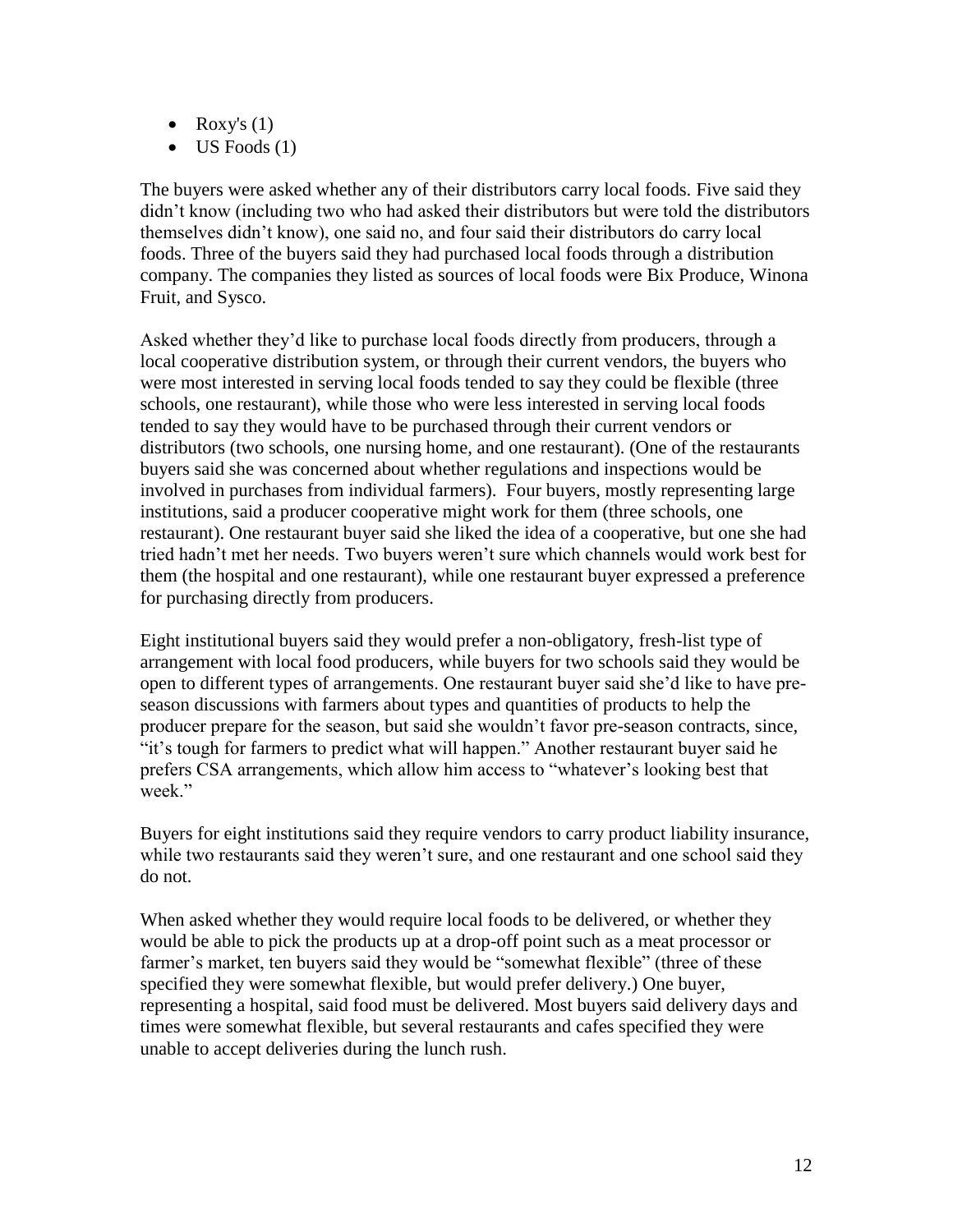Seven buyers said they would be interested in educational opportunities offered by producers, such as farm tours or presentations at the institution. Six buyers, representing three schools, a hospital, a nursing home, and a hospital, said they would not be interested.

## **Processor Profile**

Of the ten processors identified, nine were successfully contacted and interviewed about the services they provide, and, where applicable, about the potential role they could play in connecting local institutions to sources of local foods.

The processors identified included six meat processors, one poultry processor, one processor of frozen fruits and vegetables, one grain mill, and one national dairy cooperative that sells local milk.

### **Working with Processors**

Among meat processors, the most significant point in terms of local food sales to institutions is the issue of USDA inspection, which is required for meat sold to institutions. Only two of the meat processors surveyed offer USDA inspection, one regularly (Ledebuhr Meat in Winona) and one occasionally (Huettl's Locker and Dressing Plant in Lake City). The owner of Ledebuhr Meat expressed strong interest in processing orders for institutions, although his business is operating nearly at capacity.

It is also important to note that processors don't sell the meat they process; institutions would actually buy the meat directly from producers. Although all the meat processors interviewed also sell meat at a retail counter, none of them are currently a potential market for local meat producers, because none sell local meat.

At the time of this project, the poultry processor, Burt's, had recently been sold to new owners after having been closed for two months. The scheduled re-opening was to be mid-February.

The remaining processors contacted (Sno-Pac Foods of Caledonia, Great River Organic Milling of Winona, and Organic Valley, a cooperative with an office in LaFarge, Wisconsin) are all potential buyers for local growers, and potential sources for institutions.

# **4. Description of Directory**

One of the goals of the Winona County Local Foods Inventory was to create a directory of local food producers, potential institutional buyers, and processors, to be used as a tool for producers to find potential markets for their products, and for institutional buyers to find sources of local foods. The directory may also be used by consumers.

Available as a paper document or an Excel spreadsheet, the directory displays detailed information on each producer, institution, and processor, including types of food available (producers), types of food desired (institutions), and services offered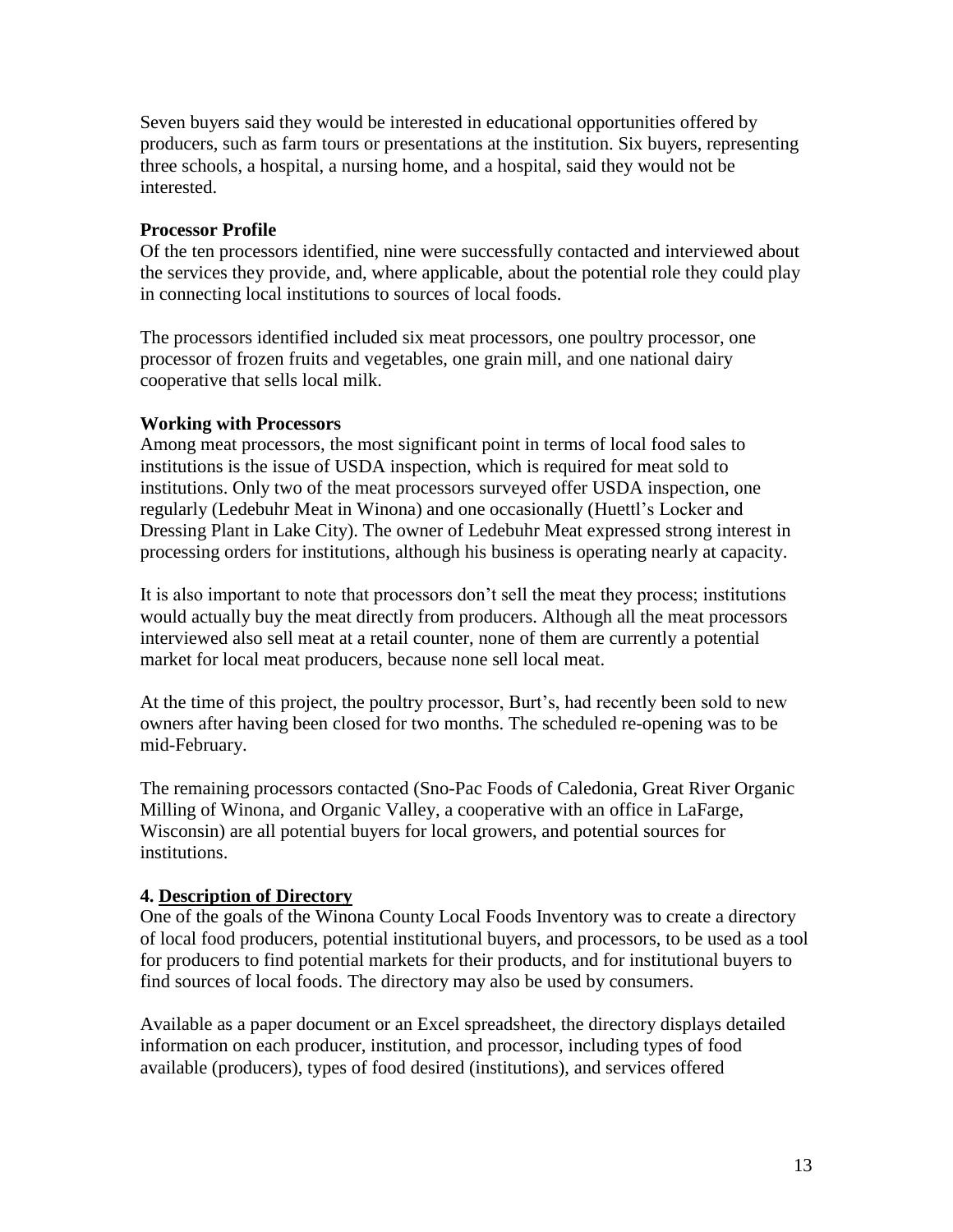(processors), food transportation options, package sizes, and distributors and distribution cooperatives used.

# **5. Conclusion**

Winona County and the surrounding region are home to a diverse local foods infrastructure, with a wide variety of foods being produced, three farmer's markets, at least one local marketing cooperative, many different food processors (although perhaps a limited capacity for USDA-inspected meat and poultry processing), and several institutional buyers committed to serving local foods.

There is also significant potential for increased sales of local foods to institutions in Winona County, evidenced by the fact that 14 of 19 institutions surveyed expressed interest in purchasing local foods, and 93% of the 67 producers surveyed expressed interest in selling to institutions.

One goal of this inventory was to discover some of the barriers preventing sales of local foods to local institutions. The challenges that producers and institutional buyers described are presented in Part 3 of this report—some significant ones included:

- The disparity between the price some institutions are able to pay for local foods and the price producers need to make a profit.
- The fact that some large institutions need vegetables to be pre-processed (and producers have to have access to a commercial kitchen in order to sell processed foods).
- The fact that many meat producers are only able to sell whole or half animals at a time, while many institutions need to purchase retail cuts.
- The fact that many institutions would find it more convenient if they could purchase local foods through their current distributors, while few distributors carry local foods.
- The perception of some institutional buyers that federal regulations prohibit or complicate the purchase of local foods.

However, the challenges cited by the greatest number of producers and institutions all had to do with the limited availability or consistency of local foods. For example several growers said they couldn't accommodate big week-to-week fluctuations in the size of institutions' orders (fluctuations that might have seemed small to the institutions doing the ordering), and several buyers said they had a hard time using local produce because farmers might not have enough of a certain item, or if the buyer ordered the same product, its quality might vary from week to week.

This is an important point, because in some ways, limited availability and consistency are inherent to local foods, due to the fact that there is a limited growing season, individual fruits and vegetables each have their own windows of ripeness, quality and harvest time of crops depend on uncontrollable conditions, and since farmers who market locally tend to grow on a small scale. These are the core challenges that will need to be worked around in order for many institutions to be able to serve local foods.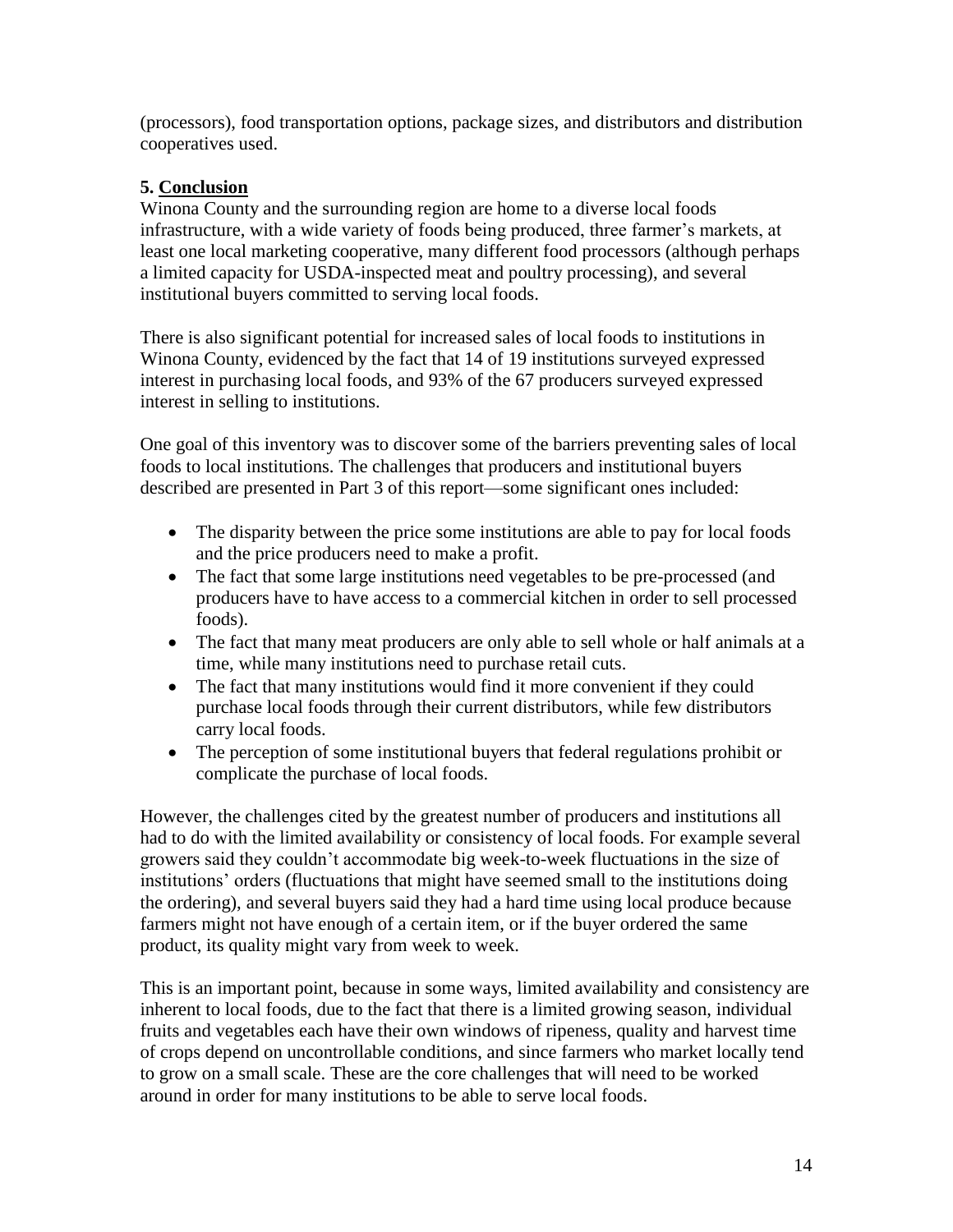Several ways to deal with these challenges were suggested by producers who were surveyed for the inventory:

- One hog farmer requires customers, including institutions, to place their orders several weeks in advance.
- A small-scale chicken farmer suggested that, while he would not be able to supply chickens to institutions year-round, he could make an arrangement with an institution to raise a single large order of chickens once a year.
- Several producers interviewed are members of the Southeast Minnesota Food Network, a marketing collaborative in which products are pooled and distributed together.

There were three institutions interviewed who currently serve a high proportion of local foods: Signatures Restaurant and The Blue Heron Coffeehouse, and Riverway Learning Community, a charter school in Minnesota City. There were several practices that these institutions had in common that allowed them to serve local foods:

- The buyers had cultivated trusting relationships with a network of local producers.
- They tended to be flexible in terms of working with multiple vendors, utilizing several different types of contracts with producers, being willing to pick up some orders, and changing their menus to utilize available ingredients.
- Each of the three primarily cooks from scratch, in some cases doing their own baking and butchering their own meat.

Some of these practices would be very difficult for a large institution. However, the Winona Area Public Schools provide an example of a large institution (serving 3500 meals per day) that has served some local foods, and is pursuing further strategies to incorporate them, including writing grants. Nutrition director Lyn Halvorson has also come up with a list of local foods that would meet her requirements of being and acceptable to kids and easy to prepare and serve, including watermelon and bison hot dogs.

# **Recommendations**

It is hoped that this inventory will be useful to local food producers and institutions, as well as to other organizations and individuals who share the goal of increasing the availability of local foods in the community. In order to be most useful, the directory should ideally be maintained over time so that new producers, institutions, and processors can be included. To be most accessible, it should be made available online. Another feature that could increase the usefulness of the directory would be to use software such as GoogleMaps to create an interactive map of the participating producers, institutions, and processors (such a map could also be tied to a statewide map of local foods resources currently being created by Annalisa Hultberg for the University of Minnesota's Regional Sustainable Development Partnerships).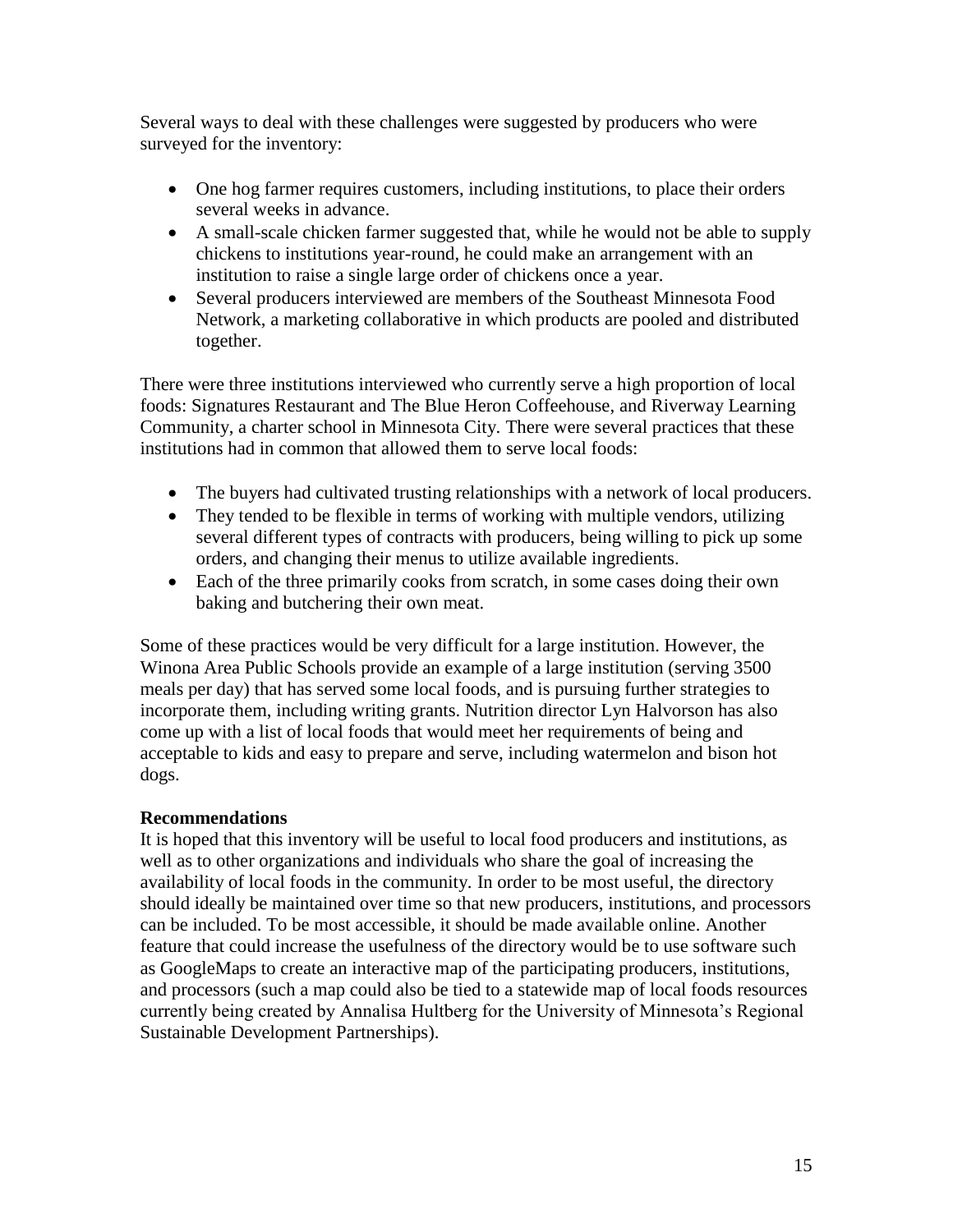#### **6. Appendix 1: Producer Survey**

**Local Foods Inventory Local Foods Subcommittee Winona County Economic Development Authority January 2009**

#### **Questions for Growers/Producers**

**Instructions: Please answer the questions that apply to you by choosing from among the bracketed selections and typing your answers in the space provided**

**If you have any questions, or if you prefer to take the survey over the phone (it takes about five minutes), please email Sara or give her a call at 507-252-9639. Questions may also be directed to Linda Grover, the director of the Winona County Economic Development Authority, at 507-457-6483.**

#### **1. Please confirm your contact information:**

| Name of business:      |
|------------------------|
| Address:               |
| County:                |
| <b>Contact Person:</b> |
| Phone Number:          |
| Email:                 |
| Website:               |

#### **2. What are your primary products?**

[Vegetables/Fruits, Milk, Cheese, Beef, Chicken, Pork, Elk, Herbs/Flowers, Dairy, Honey, Nuts, Baked goods, Other (please specify)]

#### **3. How do you describe your business or products? Please choose all that apply:**

[Organic, Small Farm Organic, in transition to organic, grass-fed, Minnesota Grown, Food Alliance, local fair trade, humane, biodynamic, kosher, halal, free-range, Cage-Free, pasture-raised, family farmed, heritage breeds, other (please specify)]

#### **4. Which of the following marketing outlets do you currently use?**

[Farmer's market, CSA, farm stand or on-site sales to consumers, direct to retailers or restaurants, food or produce distributor, marketing cooperative, web-marketing, mail order, other (please specify)]

# **5. Have you sold to any institutional buyers (such as hospitals, schools, nursing homes, or restaurants)?**

[Yes, no] (If no, please skip to question 6)

#### **5a. If so, which type of institution(s)?**

[hospital, school, nursing home, restaurant, other (please specify)

#### **5b. Did you sell your product directly to the institution, or through a distributor or cooperative? Please choose all that apply**

[directly, distributor/cooperative, other arrangement (please specify)]

#### **5c. Have your experiences selling to institutions been good experiences?**

[Yes, no, I've had some good and some bad experiences]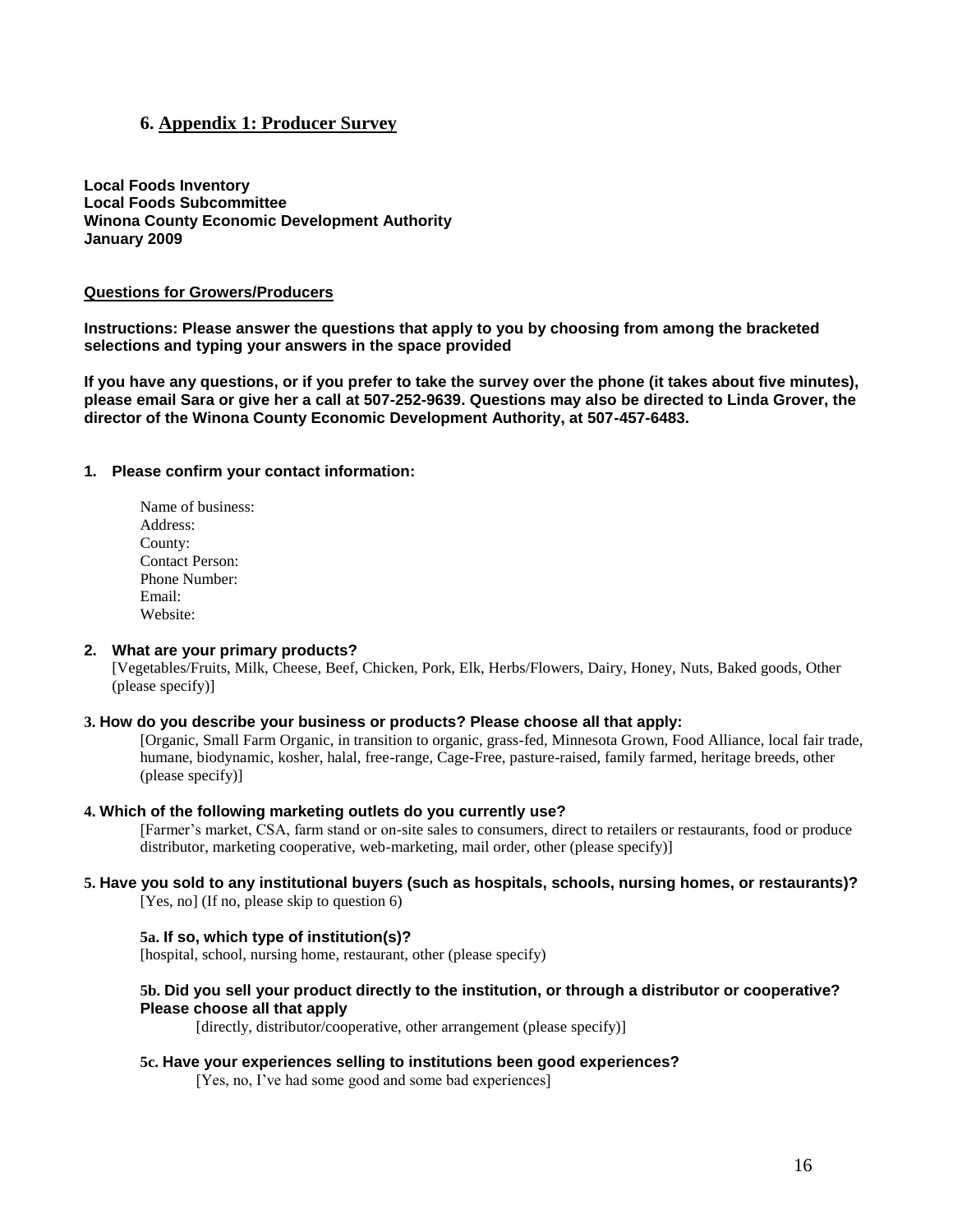#### **5d. If you've had a bad experience, may we ask what was the reason?**

#### **6. Would you be interested in selling to institutional buyers in Winona County? Please rate your level of interest:**

[Not at all interested, somewhat interested, very interested]

#### **6a. If not interested, may we ask why not? Please choose all that apply:**

[satisfied with current marketing outlets, satisfied with current size of operation, concerned about getting a fair price from institutions, concerned about transportation, other (please specify)]

**If you are not interested in selling to institutional buyers in Winona County, thank you for your participation. If you are interested, please continue.**

#### **Part Two: for producers interested in selling to Winona County institutions**

**7. What months of the year do you generally have product available?**

**8. Are there any crops or products that you specialize in producing on a large scale? (Please specify)**

#### **9. Are there any products or crops that you would be particularly interested in marketing to Winona County institutions? (please specify)**

#### **10. How would you transport your products to the institution?**

[Own vehicle, buyer must pick up, food distribution company, other (please specify)]

#### **11. If you currently work with a food distribution company or cooperative, may I ask which one(s)?**

**11a.If you don't currently work with a distributor, would you be interested working with some type of distribution system?** [yes/no]

**12. If you are fruit/vegetable producer, do you offer any of the following forms of food processing?** [Washing, cutting, pre-cooking, other (specify)]

**12a. If not, are there any forms of food processing you would consider offering in the future, if requested?** (Please specify which forms)

#### **13. If you are a meat/poultry producer, which of the following types of processing do you offer? Please choose all that apply.**

[whole animals, halves, quarters, cuts, fresh, frozen, further-processed]

**14. If you are a dairy producer, which types of dairy products do you sell?**

[Milk, cheese, yogurt, other (specify)]

#### **14a. What volume containers do you sell these in?**

**15. Would you be willing to offer any of the following educational services to institutions?**

[Presentation at the institution, farm tour, cooking demonstration, samples, other (please specify)

#### **16. May we share the information you have provided to institutional buyers, so that they may contact you if they are interested in buying your products?** [yes, no]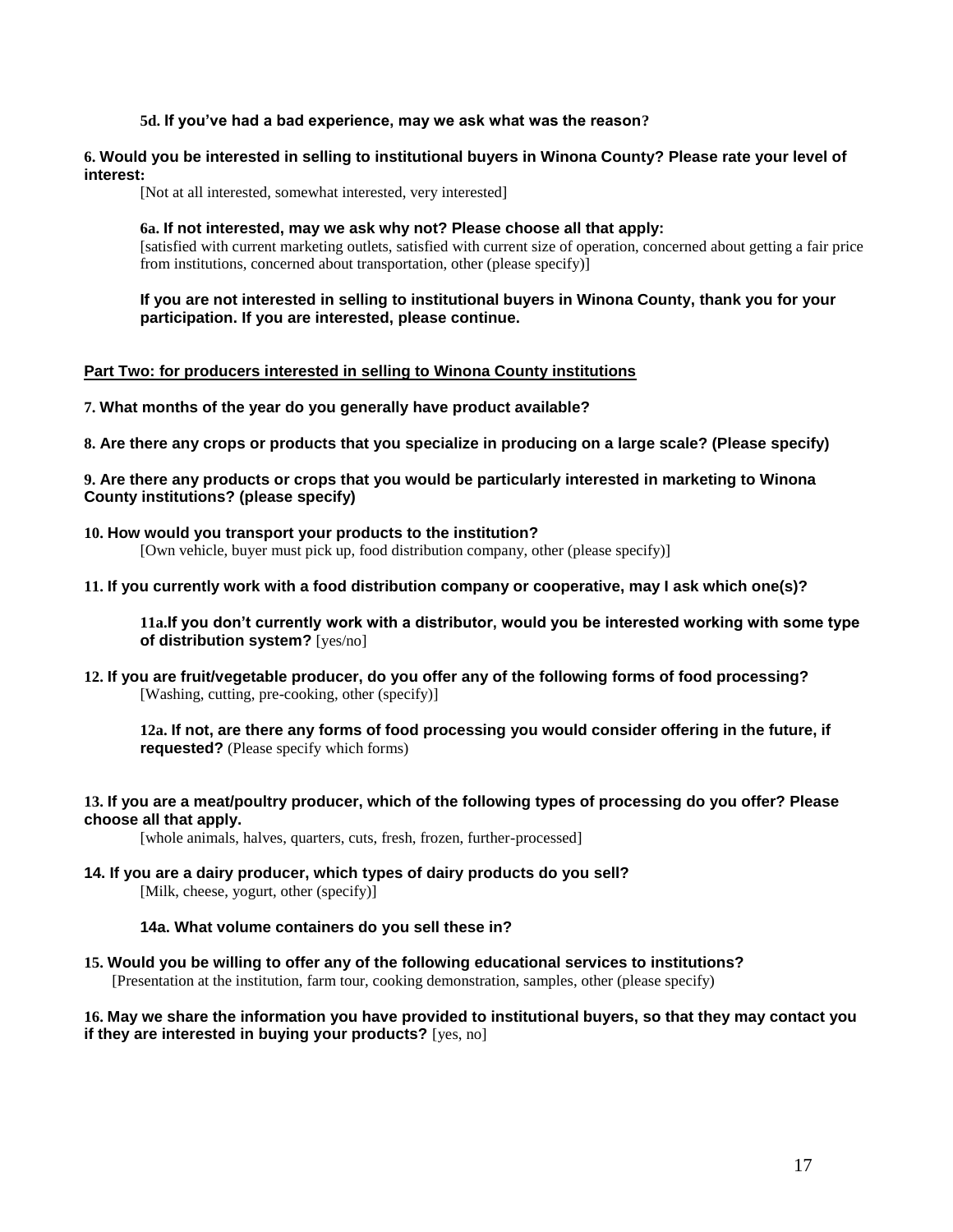### **7. Appendix 2: Institutional Buyer Survey**

**Local Foods Inventory Local Foods Subcommittee Winona County Economic Development Authority January 2009**

#### **Questions for Institutional Buyers**

**Instructions: Please answer all the questions that apply to you by choosing from among the bracketed selections and typing your answers in the space provided. Please skip any questions you are not comfortable answering.** 

**If you have any questions, please contact Sara Nelson, the consultant for this project, at 507-252-9639, or Linda Grover, the director of the Winona County Economic Development Authority, at 507-457-6483.**

**Email completed survey to Sara Nelson at: saracelia@gmail.com**

#### **Part One: For all institutions and businesses**

#### **1. Contact information**

Name of business: Contact person: Title: Phone number: Email: Website:

#### **2. About how many meals do you serve per day?**

#### **3. What are your top three considerations when making food purchases?**

[Product's taste**;** Product's quality**;** Product is nutritious and healthy; Affordable price; Meets contractual obligations with food distributor; Product is easy to order; Consistent availability; Ease of preparation; Product is locally grown or processed; Product has a variety of menu applications; Certified Organic or other eco-label (Please list:\_\_\_\_\_\_\_\_\_); Other (please specify):]

#### **4. Have you ever purchased and served locally produced foods?**

[Yes No] **(if no, please skip to question 6)**

#### **4a. If so, how did you become familiar with the product(s)? Please list all that apply.**

[Through a retail outlet Farmer's market Personal connection Producer approached me Through a food distribution company or cooperative Through the internet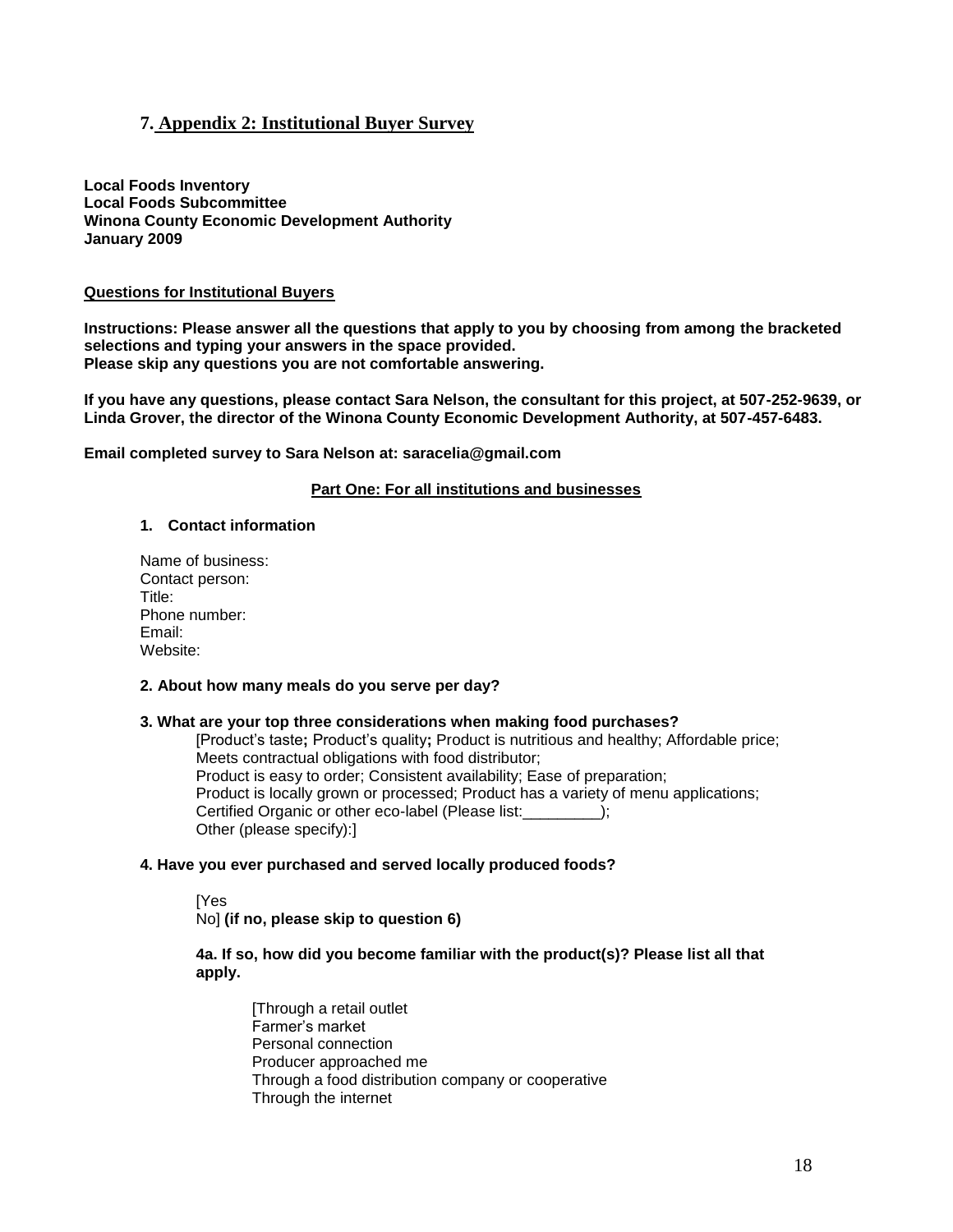Other (please specify)]

#### **4b. How would you describe your experience buying local foods?**

[Easy to order and incorporate product into the menu Somewhat problematic Very difficult]

#### **4c. If purchasing local foods has been problematic for you, what type of problems have you experienced? Please describe.**

#### **5. How interested are you in buying and serving (or continuing to buy and serve) locallyproduced foods?**

[Not interested Somewhat interested Very interested]

#### **5a. If not interested, what are the primary reasons?**

**[**Unable to spend time sourcing local foods Local foods are too expensive at this time Unable to do the processing or scratch cooking necessary Other (please describe)]

#### **If you are not interested in serving local foods, thank you for your participation. If you are interested, please continue.**

#### **Part Two: For buyers interested in serving locally-produced foods**

#### **6. Why are you interested in serving locally-produced foods? Please list all that apply.**

[Quality/taste **Nutrition** Environmental considerations To support local farmers Economic development Consumer demand Other (please list)

**7. Which types of locally-produced foods are you interested in serving? Please list all that apply.**

[Meat **Poultry** Vegetables **Fruits** Dairy products Eggs Other (please list)]

**7a. If you'd like to serve local vegetables or fruits, do you require any types of preprocessing? Please list all that apply.**

[Washed Cut. Portioned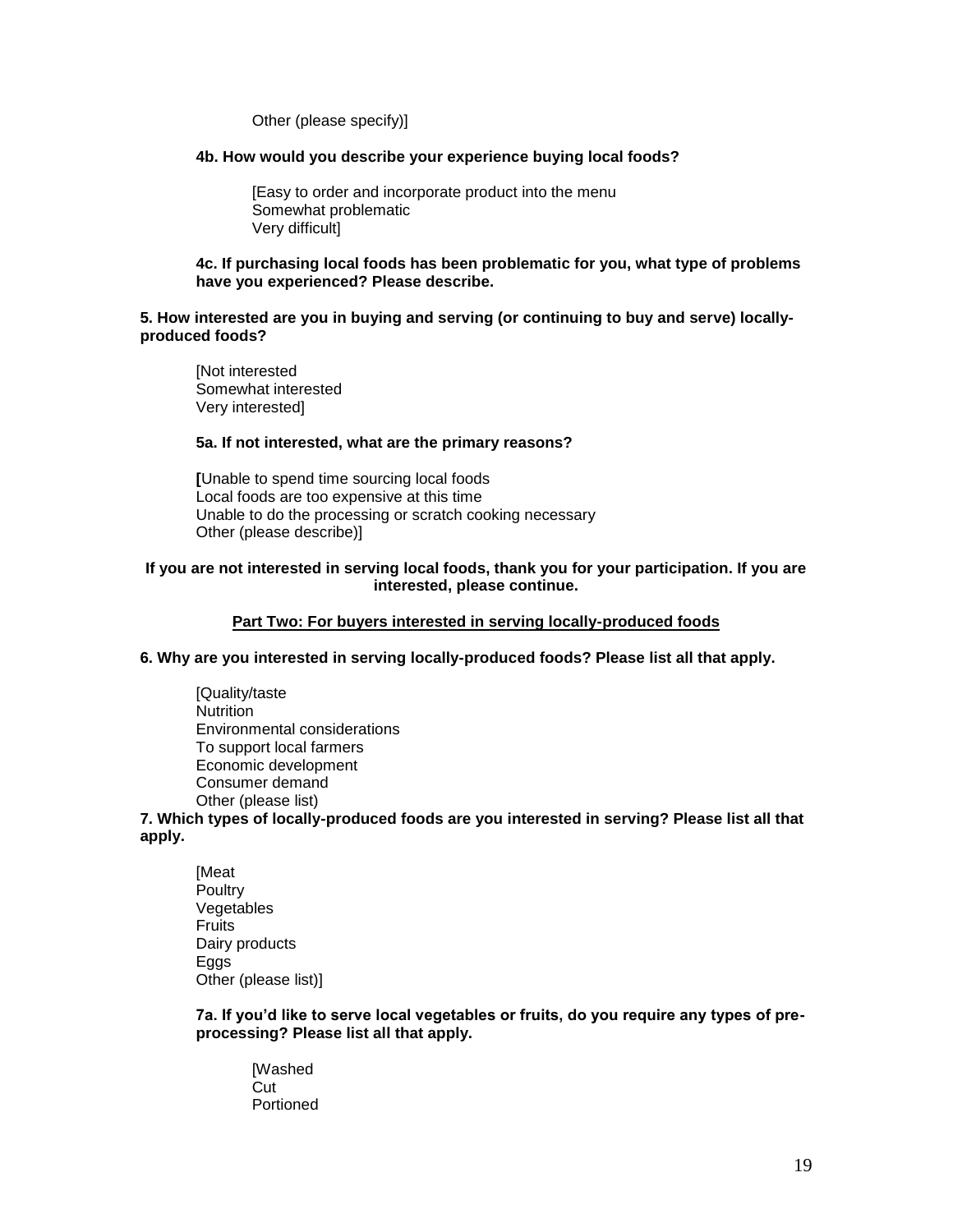Pre-cooked Other (please specify)]

#### **7b. If meat or poultry?**

**[Fresh** Frozen] Able to handle whole, half, or quarter animals? [Yes No]

#### **7c. If dairy?**

Types of product (please list): Packaging/portion requirements? (please describe)

**8. Are there any specific foods you would particularly like to find a local source for?** Please list:

#### **9. What are your current purchasing channels? Please circle all that apply.**

| [Regional distributor (may we ask which one(s)? ______                              |  |
|-------------------------------------------------------------------------------------|--|
| Farmer's market                                                                     |  |
| Retail outlet                                                                       |  |
| Direct from producers                                                               |  |
| Producer co-operative or non-profit (such as Southeast Minnesota Food Network) (may |  |
| we ask which one(s)? $\frac{1}{2}$                                                  |  |
| Other (specify)]                                                                    |  |

#### **If you do not currently purchase food through a distributor, please skip to question 11.**

#### **10. If you currently purchase through a distributor, are you contractually obligated to buy a percentage of food or produce through them?**

[Yes (may we ask what percent?\_\_\_\_\_\_\_\_\_\_\_\_\_\_\_) No]

**10a. Does your distributor offer locally-produced products?**

[Yes No Don't know]

#### **10b. If your distributor does offer local foods, have you purchased any through them?**

[Yes (please describe which type  $\Box$ No]

#### **10c. Are you interested in sourcing local foods directly from producers (or a producer cooperative), or do you need to purchase them through your distributor?**

Definitely interested and able to purchase directly from producers/cooperative Possibly interested in purchasing directly from producers/cooperative Logistical considerations or contracts prevent me from purchasing directly from producers at this time; I would need to purchase local foods through a distributor

Other scenario (please describe)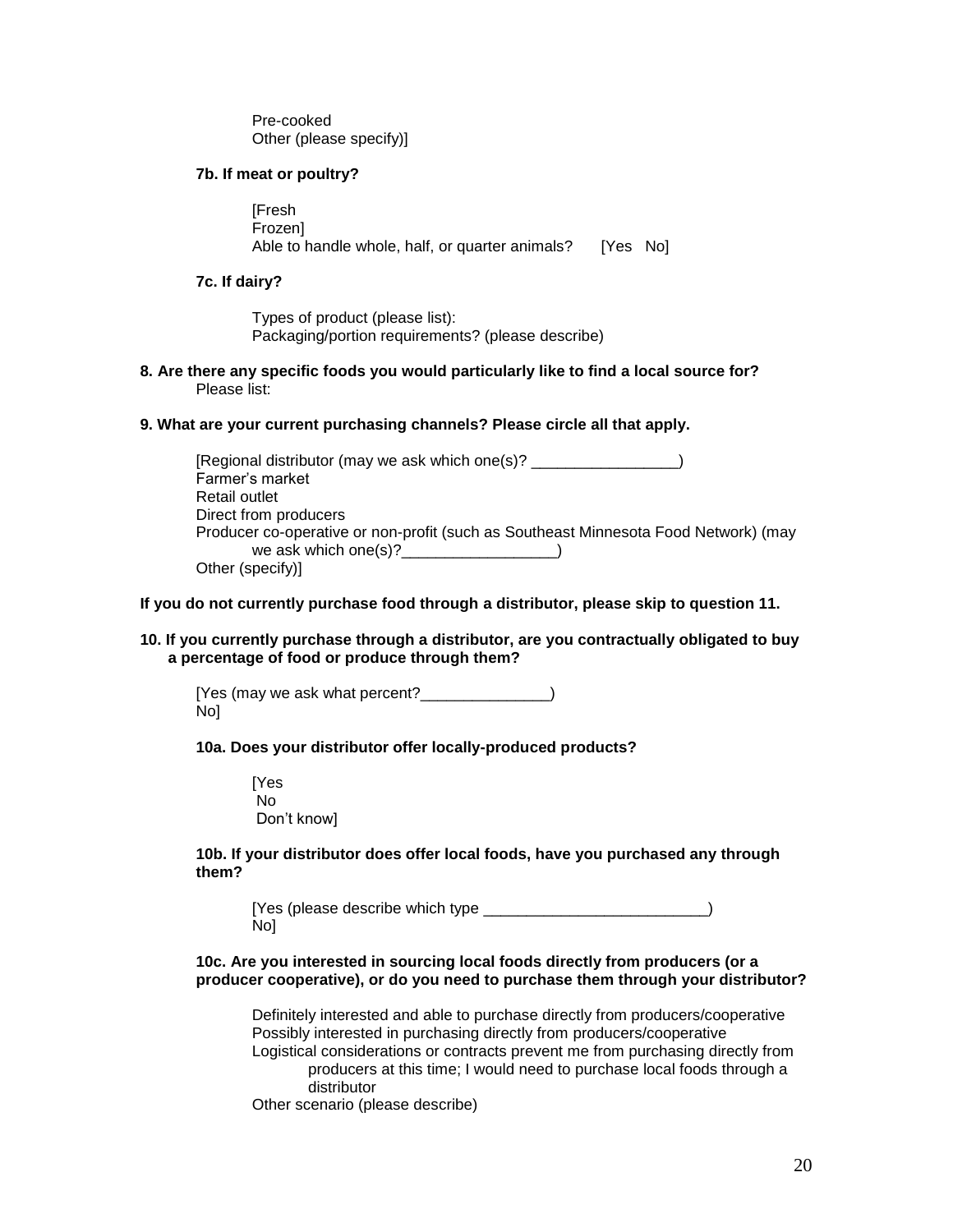**If you are not interested in purchasing foods directly from a local producer or cooperative, please skip to question 16.**

**11. How interested are you in purchasing local foods directly from farmers/producers?**

Not at all **Somewhat** Very interested

**12. How interested are you in purchasing local foods from a producer cooperative or nonprofit?**

[Not at all Somewhat Very interested]

**13. If you are interested in purchasing directly from local producers or cooperatives, which type of purchasing arrangement would you favor? Please list all that apply.**

> [Pre-season contract Non-obligatory weekly fresh-list Other (specify)]

#### **14. Do you require that vendors be insured?**

[No

Yes (Please describe required insurance policy):]

#### **15. What are your delivery needs?**

[Product must be delivered at specific times (please describe)

Product must be delivered, but timing is flexible

Able to pick up order from drop-off point (such as farmer's market or meat locker) Able to pick up order from farm (please specify furthest distance willing to travel  $\Box$ 

#### **16. Would you be interested in educational services such as a farmer/producer presentation or a farm tour?**

[Yes No]

#### **17. Would you be interested in any of the following local food tools?**

[Menu ideas and recipes Assistance identifying appropriate sources of local food Info on USDA purchasing regulations related to local food Other (please describe):]